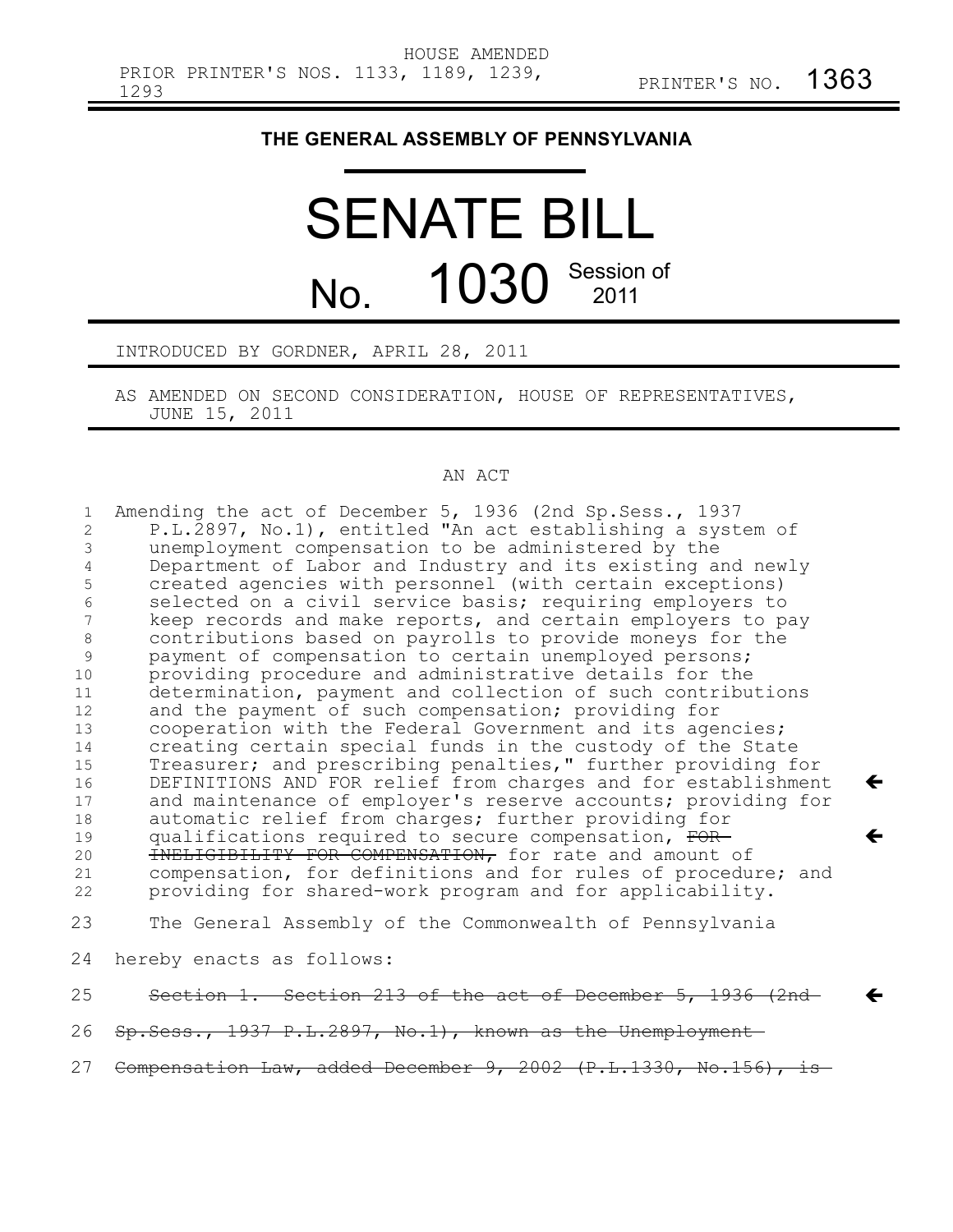amended to read: 1

SECTION 1. SECTION 4(G.1) OF THE ACT OF DECEMBER 5, 1936 (2ND SP.SESS., 1937 P.L.2897, NO.1), KNOWN AS THE UNEMPLOYMENT COMPENSATION LAW, ADDED JULY 10, 1980 (P.L.521, NO.108), IS AMENDED TO READ: 2 3 4 5

 $\leftarrow$ 

SECTION 4. DEFINITIONS.--THE FOLLOWING WORDS AND PHRASES, AS USED IN THIS ACT, SHALL HAVE THE FOLLOWING MEANINGS, UNLESS THE CONTEXT CLEARLY REQUIRES OTHERWISE. 6 7 8

\* \* \* 9

(G.1) **[**"CREDIT WEEK" MEANS ANY CALENDAR WEEK IN AN INDIVIDUAL'S BASE YEAR WITH RESPECT TO WHICH HE WAS PAID IN EMPLOYMENT AS DEFINED IN THIS ACT, REMUNERATION OF NOT LESS THAN 12  $+$ FIFTY DOLLARS (\$50)<del>] <u>SIXTEEN (16) TIMES THE MINIMUM HOURLY WAGE</u>  $\blacklozenge$ </del> REQUIRED BY THE ACT OF JANUARY 17, 1968 (P.L.11, NO.5), KNOWN AS THE MINIMUM WAGE ACT OF 1968. ONLY ONE CREDIT WEEK CAN BE ESTABLISHED WITH RESPECT TO ANY ONE CALENDAR WEEK.**]** "CREDIT WEEK" MEANS ANY CALENDAR WEEK IN AN INDIVIDUAL'S BASE YEAR WITH RESPECT TO WHICH HE WAS PAID IN EMPLOYMENT AS DEFINED IN THIS ACT, REMUNERATION OF NOT LESS THAN: (1) ONE HUNDRED DOLLARS (\$100). THIS PARAGRAPH SHALL EXPIRE DECEMBER 31, 2014. (2) SIXTEEN (16) TIMES THE MINIMUM HOURLY WAGE REQUIRED BY THE ACT OF JANUARY 17, 1968 (P.L.11, NO.5), KNOWN AS "THE MINIMUM WAGE ACT OF 1968." THIS PARAGRAPH SHALL TAKE EFFECT  $\leftarrow$  $\leftarrow$ 10 11 13 14 15 16 17 18 19 20 21 22 23 24

JANUARY 1, 2015. 25

ONLY ONE CREDIT WEEK CAN BE ESTABLISHED WITH RESPECT TO ANY ONE 27 CALENDAR WEEK. 26

\* \* \* 28

SECTION 1.1. SECTION 213 OF THE ACT, ADDED DECEMBER 9, 2002 (P.L.1330, NO.156), IS AMENDED TO READ: 3029

20110SB1030PN1363 - 2 -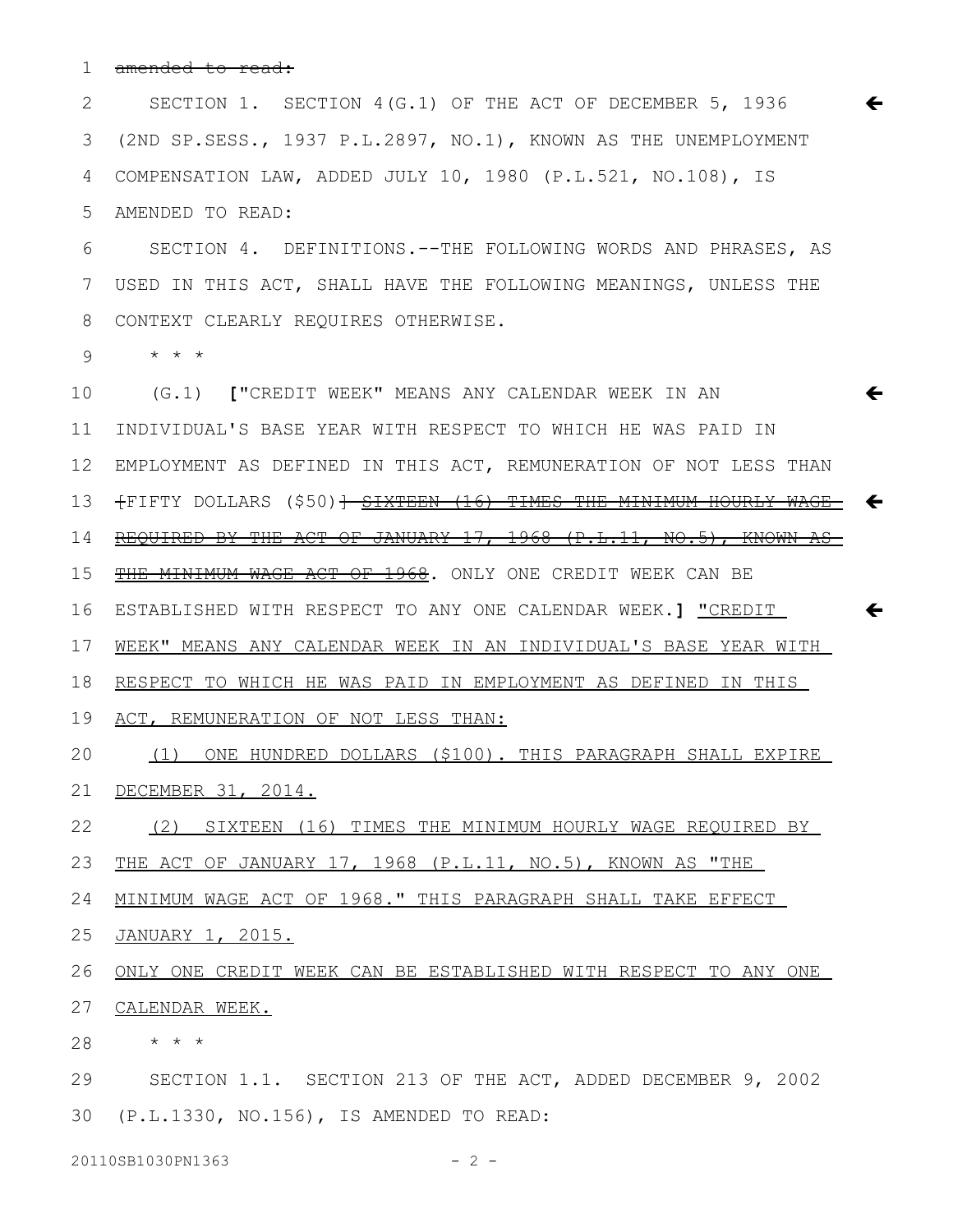Section 213. Relief from Charges for Certain Employers.--(a) An employer that makes payments in lieu of contributions pursuant to Article X, XI or XII shall be relieved of charges in accordance with section [302(a)] 302.1 and regulations of the department, for compensation paid on applications for benefits effective during a calendar year, if the employer satisfies the following requirements: 1 2 3 4 5 6 7

(1) The employer pays a nonrefundable solvency fee under subsection (b) for the calendar year within thirty (30) days after notice of the fee is sent to the employer's last known address. The department may for good cause extend the period within which the fee must be paid. 8 9 10 11 12

(2) All reports required by this act and regulations of the department for calendar quarters through the second calendar quarter of the preceding calendar year are filed. 13 14 15

(b) An employer's solvency fee for a calendar year shall be the monetary amount determined by multiplying the solvency fee rate for the year by the amount of wages paid, without regard to the exclusion in section  $4(x)(1)$ , by the employer in the four consecutive calendar quarters ending on June 30 of the preceding calendar year, provided that an employer's solvency fee for a year shall not be less than twenty-five dollars (\$25). 16 17 18 19 20 21 22

(1) For calendar years 2003, 2004 and 2005, the solvency fee rate shall be three ten thousandths (.0003). 23 24

(2) In 2005 the secretary shall redetermine the solvency fee rate. The secretary shall redetermine the rate so that the unrounded rate yields solvency fees approximately equal to the amount of compensation for which charges are relieved under this section. For purposes of redetermining the rate, the secretary shall use the amount of compensation for which charges are 25 26 27 28 29 30

20110SB1030PN1363 - 3 -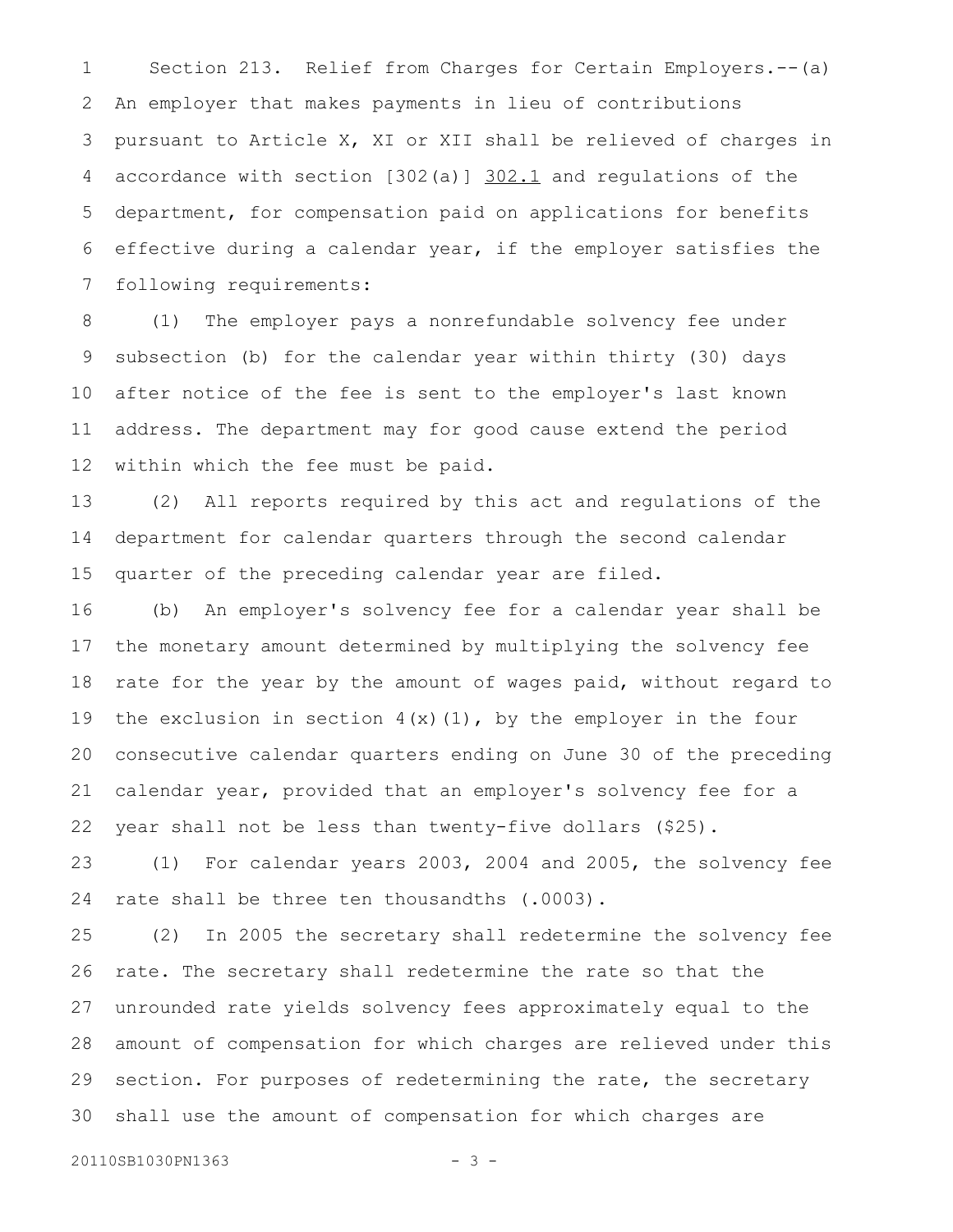relieved under this section paid during 2003 and 2004 and the amount of wages paid, without regard to the exclusion in section 4(x)(1), during the same time period by employers who paid a solvency fee under this section. The rate as redetermined shall take effect for the next calendar year and shall remain in effect for three years. 1 2 3 4 5 6

(3) Beginning in 2008 and each fifth year thereafter, the secretary shall redetermine the solvency fee rate. The secretary shall redetermine the rate so that the unrounded rate yields solvency fees approximately equal to the amount of compensation for which charges are relieved under this section. For purposes of redetermining the rate, the secretary shall use the amount of compensation for which charges are relieved under this section paid during the five calendar years immediately preceding the year in which the redetermination occurs and the amount of wages paid, without regard to the exclusion in section  $4(x)(1)$ , during the same time period by employers who paid a solvency fee under this section. The rate as redetermined shall take effect for the next calendar year and shall remain in effect for five years. (4) If the solvency fee rate redetermined under paragraphs (2) and (3) is not a multiple of one-hundredth of one per cent, it shall be rounded to the next higher multiple of one-hundredth of one per cent. 7 8 9 10 11 12 13 14 15 16 17 18 19 20 21 22 23

(c) Solvency fees paid by employers under this section shall be deposited in the Unemployment Compensation Fund. Compensation for which charges are relieved under this section shall not be used in the calculation of the State adjustment factor under section 301.1(e). 24 25 26 27 28

(d) The provisions of this section shall constitute the exclusive means by which an employer who makes payments in lieu 29 30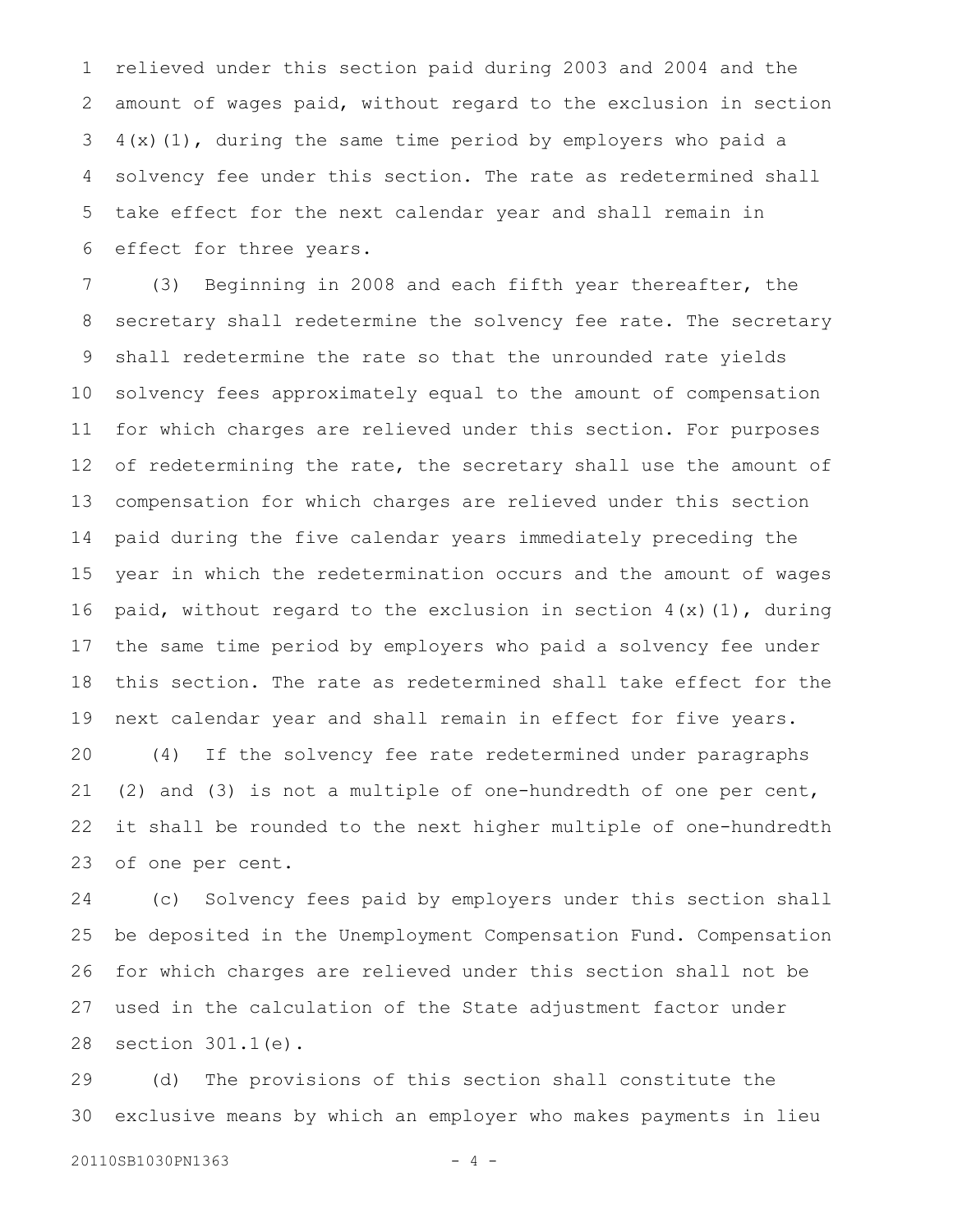of contributions pursuant to Article X, XI or XII may be excused from reimbursing the Unemployment Compensation Fund for compensation paid to an individual that is based on wages paid by the employer or that portion of the individual's compensation determined in accordance with section 1108. 1 2 3 4 5

(e) A group account under section 1109 shall constitute an employer for purposes of this section. 6 7

Section 2. Section 302 of the act, amended March 24, 1964 (Sp.Sess., P.L.53, No.1), July 6, 1977 (P.L.41, No.22), July 21, 1983 (P.L.68, No.30), December 19, 1996 (P.L.1476, No.189) and December 9, 2002 (P.L.1330, No.156), is amended to read: Section 302. Establishment and Maintenance of Employer's Reserve Accounts.--The department shall establish and maintain for each employer a separate employer's reserve account in the following manner: 8 9 10 11 12 13 14 15

(a) [(1) Such account shall be credited with all contributions paid by such employer for periods subsequent to June thirtieth, one thousand nine hundred forty-eight. Such account shall be charged with an amount determined by multiplying the wages of compensated employes of such employer for the twelve month period ended June thirtieth, one thousand nine hundred forty-nine, by the state experience heretofore used in determining rates of contributions for the year one thousand nine hundred forty-nine. Subsequent to January 1, 1984, such] An employer's account shall be charged with all compensation, including dependents' allowances, paid to each individual who received from such employer wage credits constituting the base of such compensation, in the proportion that such wage credits with such employer bears to the total wage credits received by such individual from all employers[: Provided, That if the 16 17 18 19 20 21 22 23 24 25 26 27 28 29 30

```
20110SB1030PN1363 - 5 -
```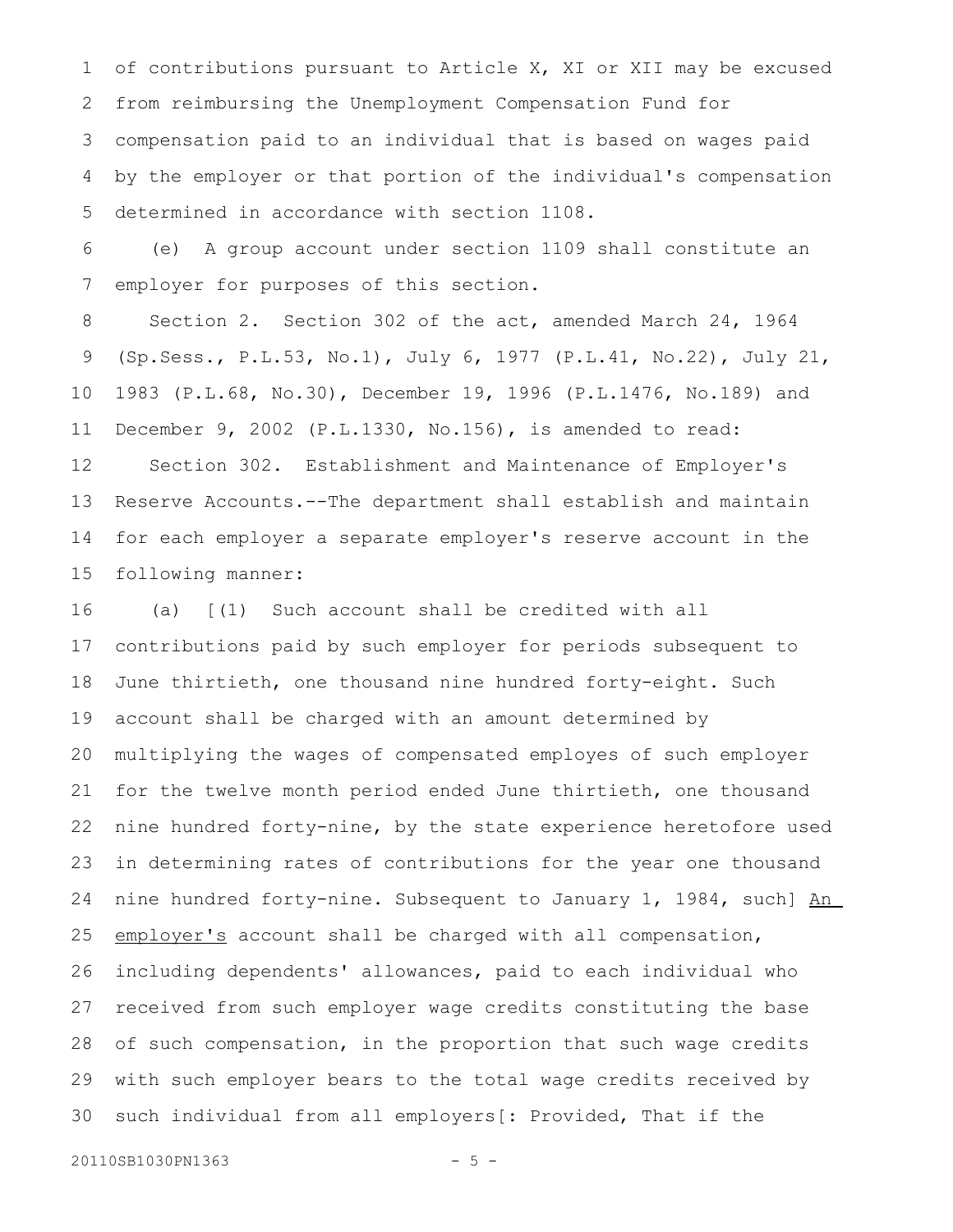department finds that such individual was separated from his most recent work for such employer due to being discharged for willful misconduct connected with such work, or due to his leaving such work without good cause attributable to his employment, or due to his being separated from such work under conditions which would result in disqualification for benefits under the provisions of section 3 or section 402(e.1), thereafter no compensation paid to such individual with respect to any week of unemployment occurring subsequent to such separation, which is based upon wages paid by such employer with respect to employment prior to such separation, shall be charged to such employer's account under the provisions of this subsection (a); provided, such employer has filed a notice with the department in accordance with its rules and regulations and within the time limits prescribed therein; and provided if the department finds that such individual's unemployment is directly caused by a major natural disaster declared by the President pursuant to section 102(1) of the Disaster Relief Act of 1970 (P.L.91-606) and such individual would have been eligible for disaster unemployment assistance as provided in section 240 of that act with respect to such unemployment but for the receipt of unemployment compensation, no compensation paid to such individual with respect to any week of unemployment occurring due to such natural disaster, to a maximum of the eight weeks immediately following the President's declaration of emergency, shall be charged to the employer's account under the provisions of this subsection. 1 2 3 4 5 6 7 8 9 10 11 12 13 14 15 16 17 18 19 20 21 22 23 24 25 26 27

(2) Notwithstanding the provisions of paragraph (1) of this subsection, if the department finds that an individual subsequent to separation from his work is engaged in part-time 28 29 30

```
20110SB1030PN1363 - 6 -
```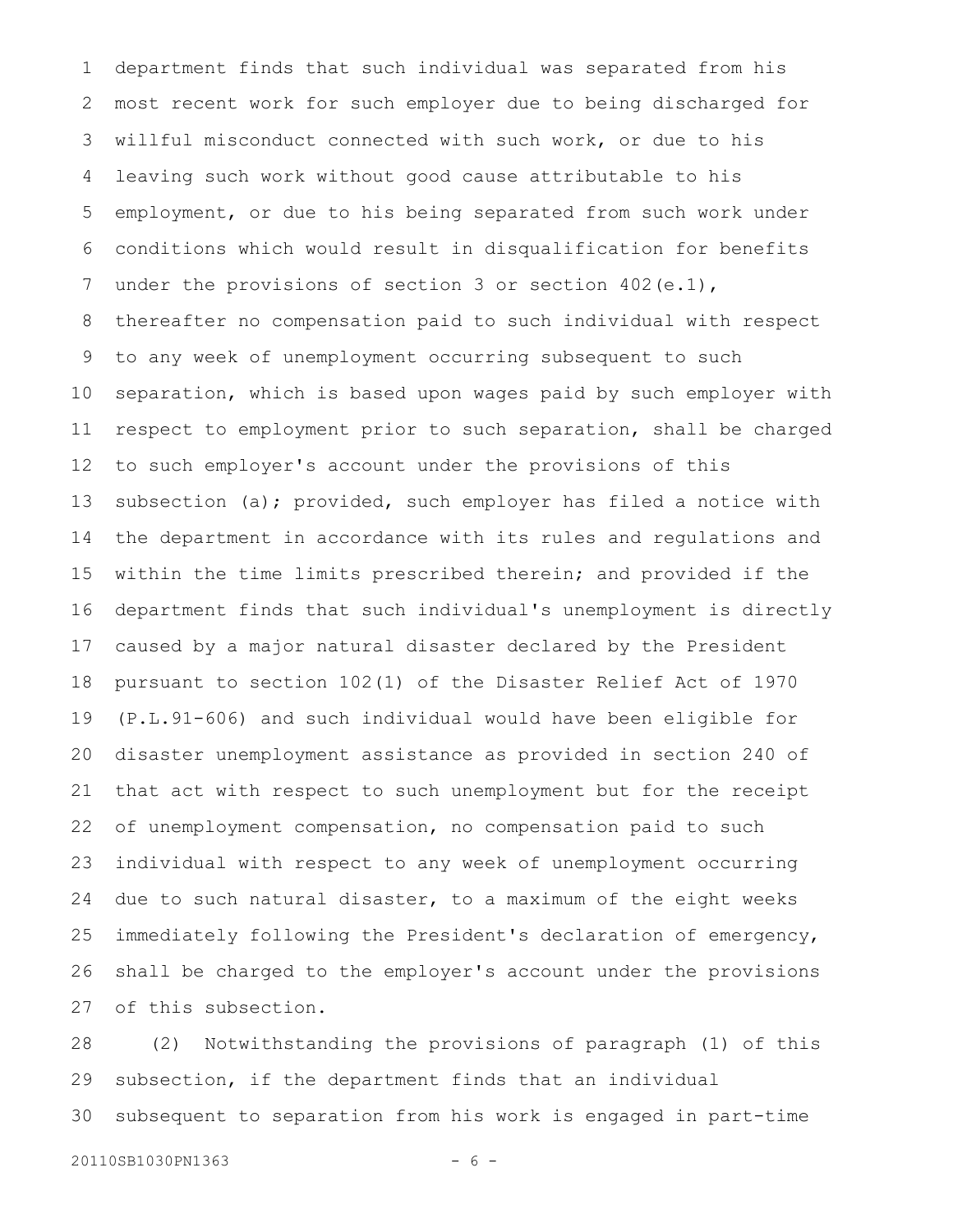work for a base year employer, other than a base year employer from whom he has separated, compensation paid to such individual with respect to any week of unemployment occurring subsequent to such separation and while such part-time work continues without material change, shall not be charged to the account of such part-time employer; provided, such part-time employer has filed a notice with the department in accordance with its rules and regulations and within the time limits prescribed therein. 1 2 3 4 5 6 7 8

(2.1) Notwithstanding the provisions of paragraph (1) of this subsection, if the department finds that an individual was separated from his most recent work for such employer due to a cessation of business of eighteen months or less caused by a disaster, compensation paid to such individual with respect to any week of unemployment occurring subsequent to such separation shall not be charged to the account of such employer; provided, such employer has filed a notice with the department in accordance with its rules and regulations and within the time limits prescribed therein. 9 10 11 12 13 14 15 16 17 18

(3) The findings and determinations of the department under this subsection (a) shall be subject to appeal in the manner provided in this act for appeals from determinations of compensation: Provided, That where the individual's eligibility for compensation has been finally determined under the provisions of Article V of this act, such determination shall not be subject to attack in proceedings under this section. (4) The reserve account of any employer who pays contributions under this section shall not be charged with respect to benefits paid to any individual whose base period wages include wages for previously uncovered services as defined in section 401(g) to the extent that the unemployment insurance 19 20 21 22 23 24 25 26 27 28 29 30

```
20110SB1030PN1363 - 7 -
```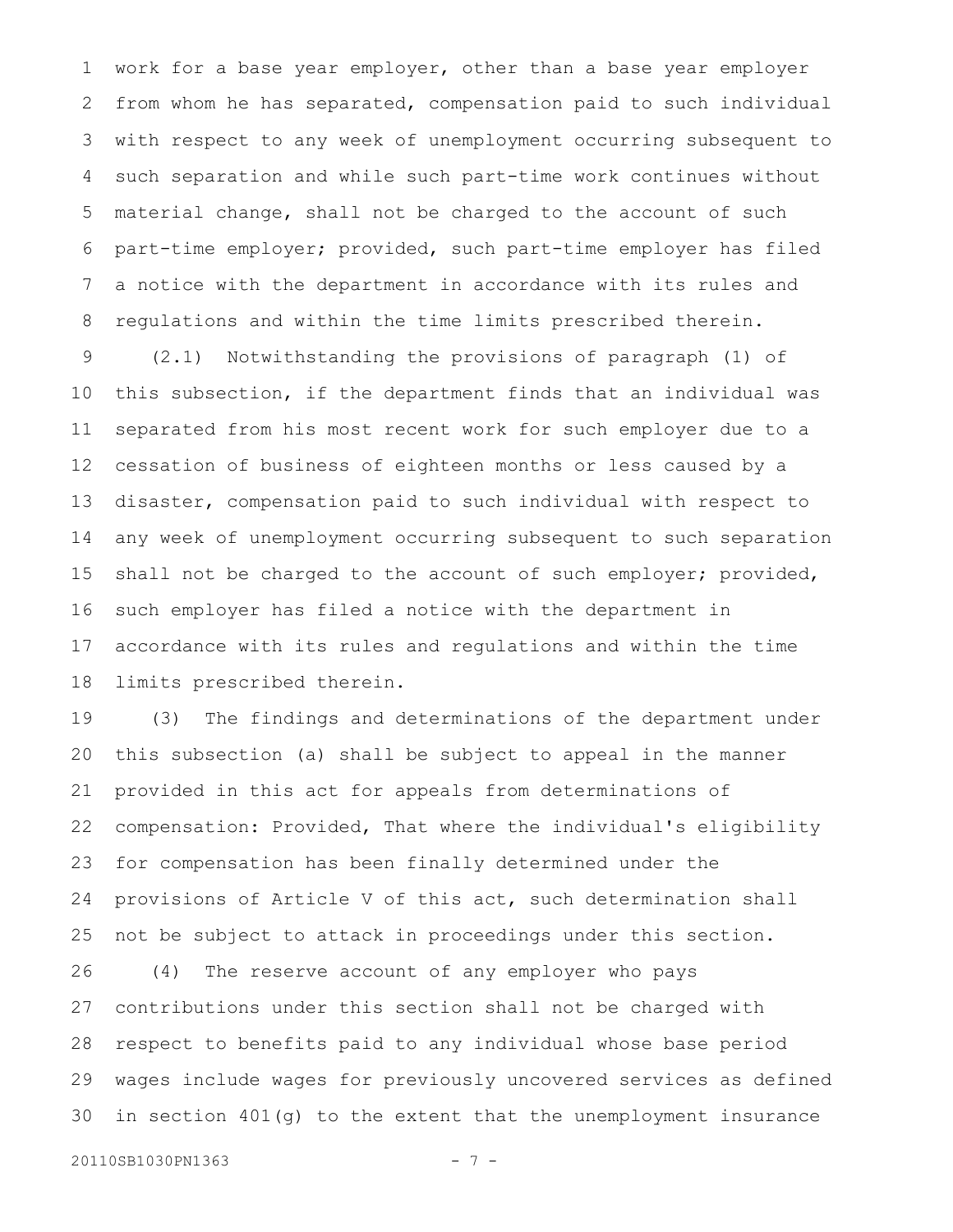fund is reimbursed for such benefits pursuant to section 121 of Public Law 94-566]. 1 2

(b) Any employer, at any time, may voluntarily pay into the Unemployment Compensation Fund an amount in excess of the contributions required to be paid under the provisions of this act, and such amount shall be forthwith credited to his reserve account. His rate of contribution shall be computed or recomputed, as the case may be, with such amount included in the calculation. To affect such employer's rate of contribution for any year, such amount shall be paid not later than thirty days following the mailing of notice of his rate of contribution for such year: Provided, That for good cause, such time may be extended by the department: And provided further, That such amount, when paid as aforesaid, shall not be refunded or used as a credit in the payment of contributions in whole or in part. In no event shall any such amount be included in the computation or recomputation for any year unless it is paid within one hundred twenty days after the beginning of such year. 3 4 5 6 7 8 9 10 11 12 13 14 15 16 17 18

(c) (1) For the purpose of determining any employer's rate of contribution for any year, the phrase "balance in an employer's reserve account" as used in sections 301, 301.1 and 301.2 of this act shall mean the amount ascertained as of the computation date by subtracting the amounts charged to his reserve account from the amounts credited thereto including voluntary contributions. If, as of the computation date, the amounts charged to his reserve account exceed the amounts credited by an amount equivalent to more than twenty per centum (20%) of his average annual payroll, the employer may elect, subject to the provisions of section 301.1(f) of this act to have his reserve account balance adjusted to a negative balance 19 20 21 22 23 24 25 26 27 28 29 30

```
20110SB1030PN1363 - 8 -
```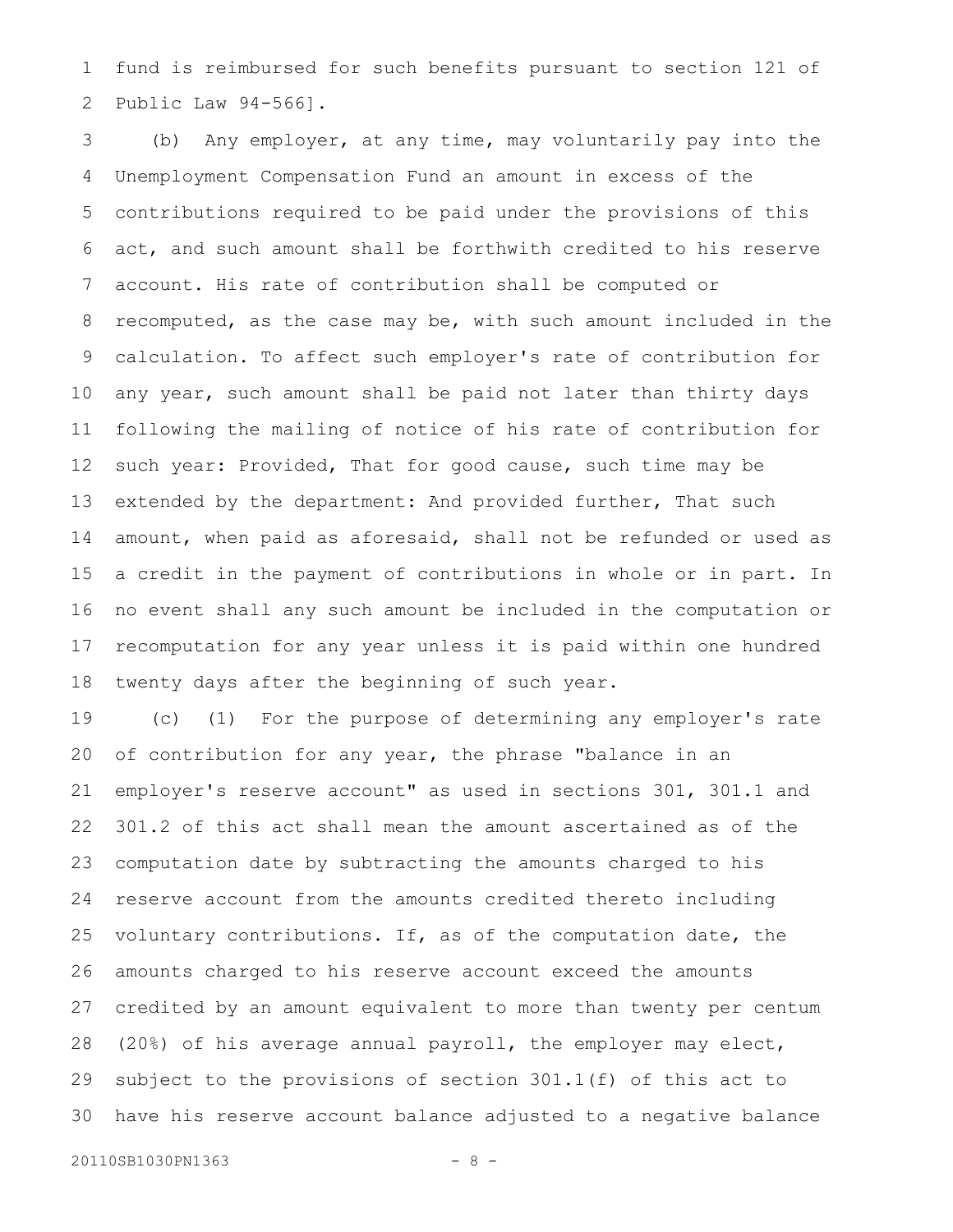equal to twenty per centum (20%) of his average annual payroll. This subsection as amended shall apply to elections made after December 31, 1986. 1 2 3

(2) Notwithstanding the provisions of section 301.1(f) and paragraph (1) of this subsection, for elections made on or after January 1, 1984 and before May 1, 1986, if the amounts charged to the employer's reserve account exceed the amounts credited by an amount equivalent to more than ten per centum (10%) of his average annual payroll, the department, after determining his Reserve Ratio Factor shall, upon the election of the employer, adjust his reserve account balance to a negative balance equal to ten per centum (10%) of his average annual payroll. With respect to future adjustments of negative balance accounts, the secretary shall, upon the election of the employer, make adjustments as follows: 4 5 6 7 8 9 10 11 12 13 14 15

(i) In relation to adjustments made for the second time after January 1, 1984 and before May 1, 1986, if the amounts charged to his reserve account exceed the amounts credited by an amount equivalent to more than fifteen per centum (15%) of his average annual payroll, the department shall, upon the election of the employer, adjust the reserve account balance to a negative balance equal to fifteen per centum (15%) of his average annual payroll. 16 17 18 19 20 21 22 23

(ii) In relation to adjustments made for the third time after January 1, 1984 and before May 1, 1986, if the amounts charged to his reserve account exceed the amounts credited by an amount equivalent to more than twenty per centum (20%) of his average annual payroll, the department shall, upon the election of the employer, adjust his reserve account balance to a negative balance equal to twenty per centum (20%) of his average 24 25 26 27 28 29 30

20110SB1030PN1363 - 9 -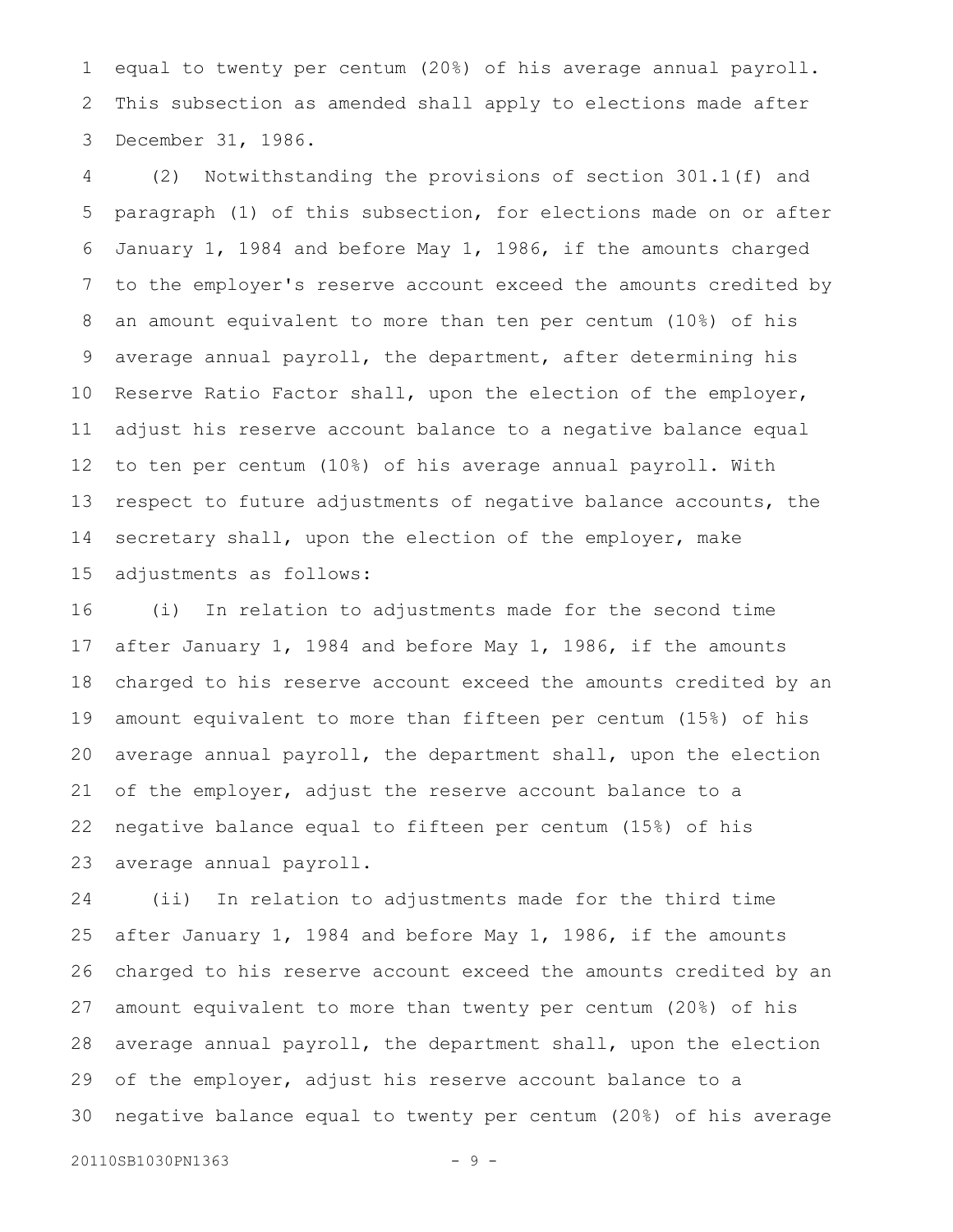annual payroll. 1

(d) The department shall terminate the reserve account of any employer who has not paid contributions for a period of four consecutive twelve month periods, ending June thirtieth in any year. 2 3 4 5

(e) Nothing contained in this act shall be construed to grant to any employer any claim or right of withdrawal with respect to any amount allocated to him from, or paid by him into, the Unemployment Compensation Fund, except as provided in section three hundred eleven hereof. 6 7 8 9 10

Section 3. The act is amended by adding a section to read: 11

Section 302.1. Relief from Charges.--Notwithstanding any 12

other provisions of this act assigning charges for compensation 13

paid to employes, the department shall relieve an employer of 14

charges for compensation in accordance with this section and 15

section 213 of this act. 16

(a) Circumstances allowing relief: 17

(1) If an individual was separated from his most recent work 18

for an employer due to being discharged for willful misconduct 19

connected with that work, or due to his leaving that work 20

without good cause attributable to his employment, or due to his 21

being separated from such work under conditions which would 22

result in disqualification for benefits under the provisions of 23

section 3 or section 402(e.1), the employer shall be relieved of 24

charges for compensation paid to the individual with respect to 25

any week of unemployment occurring subsequent to such 26

separation. Relief from charges under this paragraph terminates 27

if the employe returns to work for the employer. 28

(2) If an individual's unemployment is directly caused by a 29

major natural disaster declared by the President of the United 30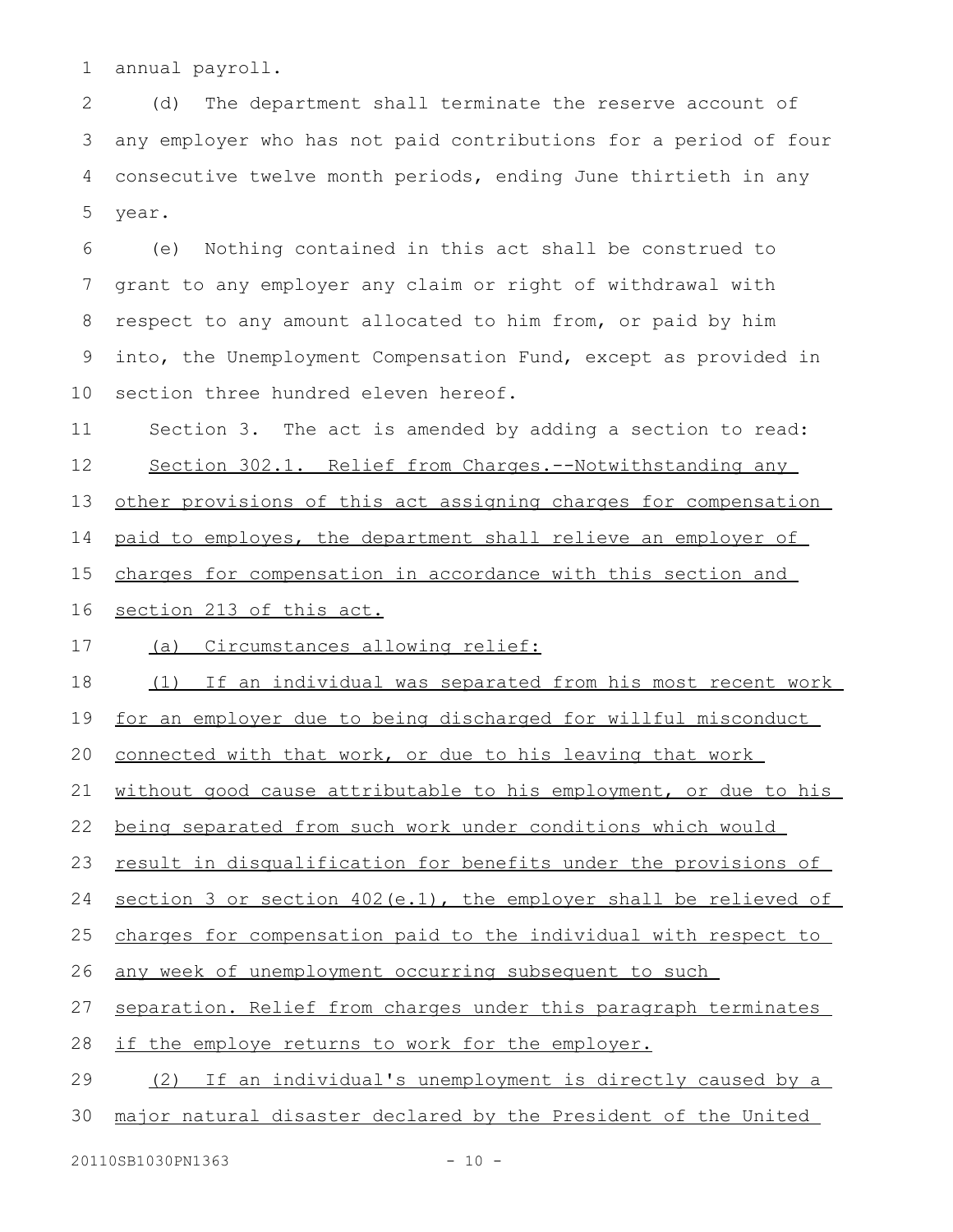| 1  | States pursuant to section 102(1) of the Disaster Relief Act of        |
|----|------------------------------------------------------------------------|
| 2  | 1970 (Public Law 91-606, 42 U.S.C. § 4401 et seq.) and the             |
| 3  | individual would have been eligible for disaster unemployment          |
| 4  | assistance as provided in section 240 of the Disaster Relief Act       |
| 5  | of 1970 with respect to that unemployment but for the receipt of       |
| 6  | unemployment compensation, an employer shall be relieved of            |
| 7  | charges for compensation paid to such individual with respect to       |
| 8  | any week of unemployment occurring due to the natural disaster,        |
| 9  | to a maximum of the eight weeks immediately following the              |
| 10 | declaration of emergency by the President of the United States.        |
| 11 | If an individual subsequent to separation from his work<br>(3)         |
| 12 | is engaged in part-time work for a base year employer, other           |
| 13 | than a base year employer from whom he has separated, the part-        |
| 14 | time employer shall be relieved of charges for compensation paid       |
| 15 | to the individual with respect to any week of unemployment             |
| 16 | <u>occurring subsequent to the separation and while such part-time</u> |
| 17 | work continues without material change.                                |
| 18 | (4) If the department finds that an individual was separated           |
| 19 | from his most recent work for an employer due to a cessation of        |
|    | 20 business of eighteen months or less caused by a disaster, the       |
| 21 | employer may be relieved of charges for compensation paid to           |
| 22 | such individual with respect to any week of unemployment               |
| 23 | occurring subsequent to that separation. Relief from charges           |
| 24 | under this paragraph terminates if the employe returns to work         |
| 25 | for the employer.                                                      |
| 26 | (b) Requests for relief from charges:                                  |
| 27 | (1) Except as provided in subsection (c), in order to be               |
| 28 | granted relief from charges for compensation an employer must          |
| 29 | file a request with the department in the manner provided, and         |
| 30 | containing all information required, by the department's               |
|    |                                                                        |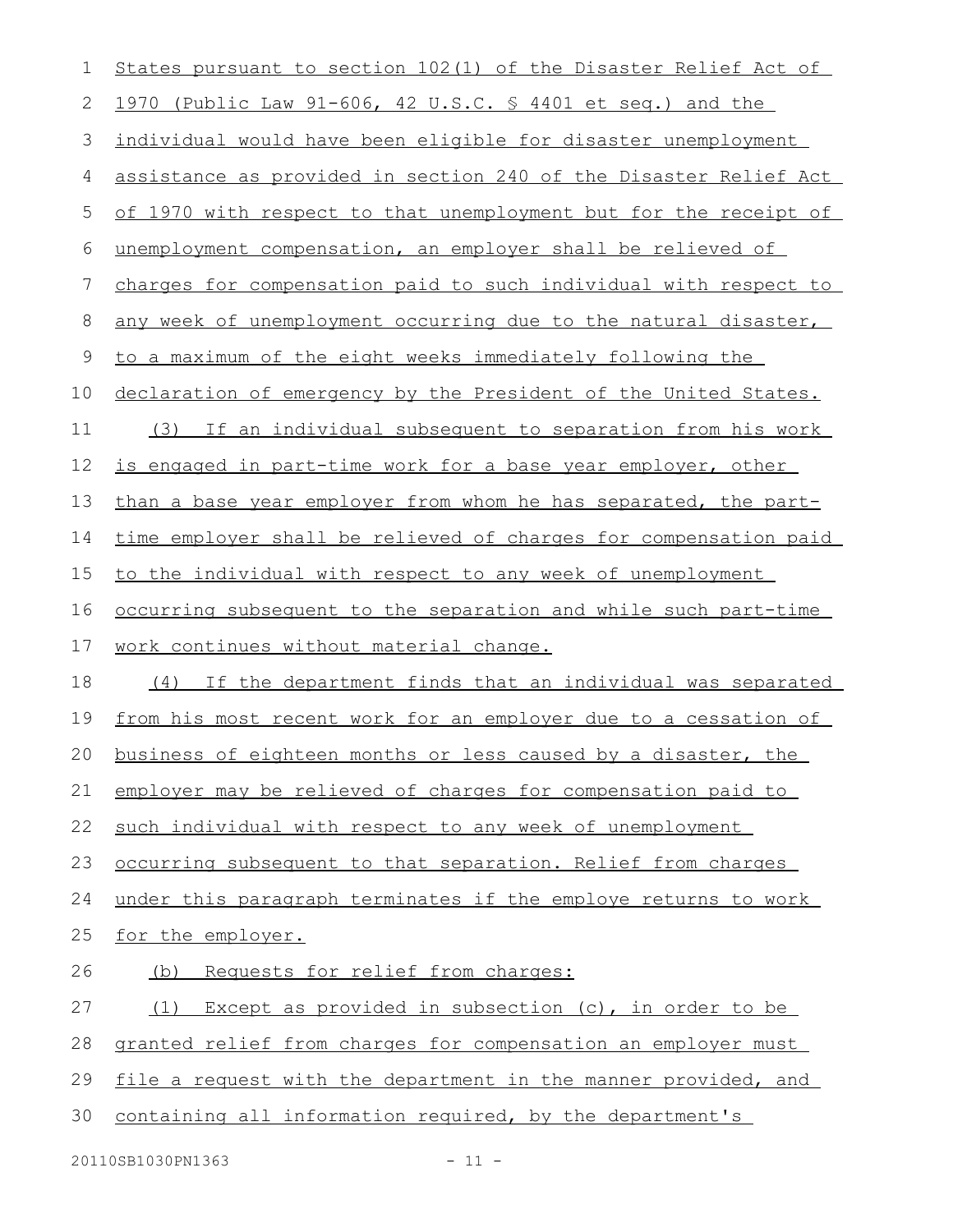1 regulations.

| $\mathbf{2}$ | (2) If an employer is requesting relief from charges on the     |
|--------------|-----------------------------------------------------------------|
| 3            | basis of a separation that occurs on or before the date the     |
| 4            | claimant files an application for benefits or on the basis of   |
| 5            | continuing part-time work, the following shall apply:           |
| 6            | (i) If the request is filed within fifteen (15) days after      |
| 7            | the date of the earliest notice issued by the department under  |
| 8            | section 501(a) indicating that the claimant is eligible under   |
| 9            | section 401(a) and relief is granted, relief shall begin with   |
| 10           | the earliest week for which the claimant is eligible for        |
| 11           | benefits pursuant to the claimant's application for benefits.   |
| 12           | (ii) If the request is not filed within the time period         |
| 13           | provided in subparagraph (i), relief, if granted by the         |
| 14           | department, shall begin with the earliest week ending fifteen   |
| 15           | (15) or more days subsequent to the date the request is filed.  |
| 16           | (3) If an employer is requesting relief from charges on the     |
| 17           | basis of a separation that occurs after the claimant files an   |
| 18           | application for benefits, the following shall apply:            |
|              |                                                                 |
| 19           | (i) If the request is filed within fifteen (15) days after      |
| 20           | the date of the earliest notice issued by the department        |
| 21           | indicating that the claimant is claiming benefits subsequent to |
| 22           | the separation and relief is granted, relief shall begin with   |
| 23           | the earliest week for which the claimant is eligible for        |
| 24           | benefits following the last day worked.                         |
| 25           | (ii) If the request is not filed within the time period         |
| 26           | provided in subparagraph (i), relief, if granted by the         |
| 27           | department, shall begin with the earliest week ending fifteen   |
| 28           | (15) or more days subsequent to the date the request is filed.  |
| 29           | (c) Relief from charges without a request:                      |
| 30           | (1) If a claimant is determined ineligible for benefits         |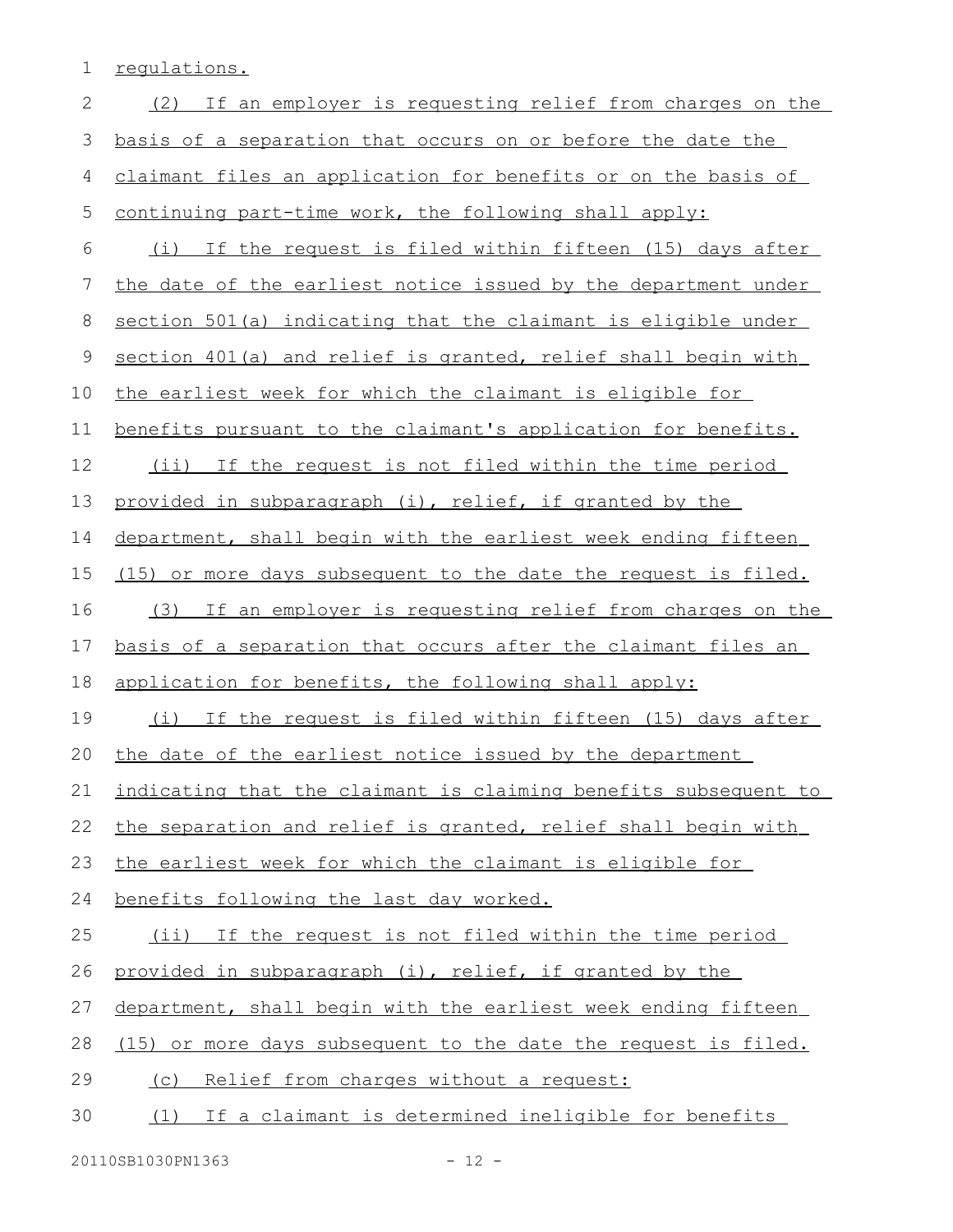| $\mathbf 1$ | under section 3 or section $402(b)$ , (e) or (e.1) pursuant to a |
|-------------|------------------------------------------------------------------|
| 2           | notice of determination that has become final, the department    |
| 3           | shall grant relief from charges in accordance with subsection    |
| 4           | (a) (1) to the employer from whom the claimant was separated,    |
| 5           | beginning with the earliest week for which the claimant is       |
| 6           | eligible for benefits following the week or weeks governed by    |
| 7           | the notice of determination.                                     |
| 8           | If a claimant is determined eligible for benefits under<br>(2)   |
| 9           | section 402(b) pursuant to a notice of determination that has    |
| 10          | become final, the department shall grant or deny relief from     |
| 11          | charges in accordance with subsection (a) (1) to the employer    |
| 12          | from whom the claimant was separated, beginning with the         |
| 13          | earliest week governed by the notice of determination, in        |
| 14          | accordance with the following:                                   |
| 15          | The department shall grant relief from charges if the<br>(i)     |
| 16          | claimant left work for the employer without good cause           |
| 17          | attributable to the claimant's employment.                       |
| 18          | The department shall deny relief from charges if the<br>$(i$ i)  |
| 19          | claimant left work for the employer with good cause attributable |
| 20          | to the claimant's employment.                                    |
| 21          | Relief from charges granted to an employer remains in<br>(3)     |
| 22          | effect for the purpose of benefits paid to the claimant pursuant |
| 23          | to a subsequent application for benefits if the relief has not   |
| 24          | terminated in accordance with the provisions of this section.    |
| 25          | Employer information:<br>(d)                                     |
| 26          | An employer that is granted relief from charges on the<br>(1)    |
| 27          | basis of a claimant's separation from employment shall notify    |
| 28          | the department within fifteen (15) days if the claimant returns  |
| 29          | to work for the employer. The employer shall include with the    |
| 30          | notification the claimant's name and Social Security number, the |
|             |                                                                  |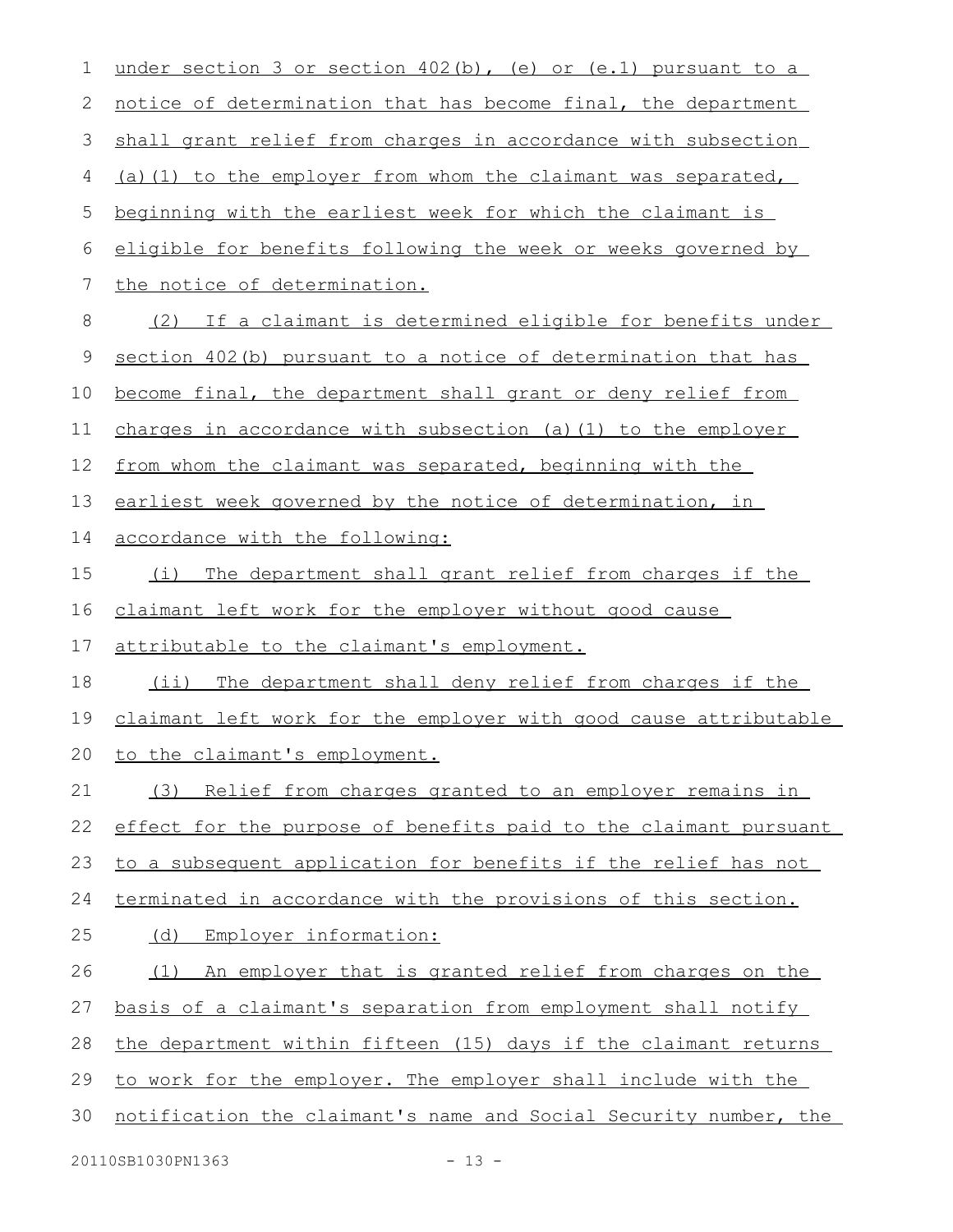| 1              | employer's name and account number and the date when             |
|----------------|------------------------------------------------------------------|
| 2              | reemployment commenced.                                          |
| $\mathfrak{Z}$ | (2) An employer that is granted relief from charges on the       |
| 4              | basis of continuing part-time work shall notify the department   |
| 5              | within fifteen (15) days if the employment situation of the      |
| 6              | claimant changes. The employer shall include with the            |
| 7              | notification the claimant's name and Social Security number and  |
| 8              | the employer's name and account number.                          |
| 9              | General provisions:<br>(e)                                       |
| 10             | Where the individual's eligibility for compensation has<br>(1)   |
| 11             | been finally determined under the provisions of Article V, such  |
| 12             | determination shall not be subject to attack in proceedings      |
| 13             | under this section.                                              |
| 14             | (2) The findings and determinations of the department under      |
| 15             | this section shall be subject to appeal in the manner provided   |
| 16             | in this act for appeals from determinations of compensation.     |
| 17             | Section 4. Section 401(b) of the act, amended July 9, 1976       |
| 18             | (P.L.842, No.147), is amended to read:                           |
| 19             | Section 401. Qualifications Required to Secure                   |
| 20             | Compensation.--Compensation shall be payable to any employe who  |
| 21             | is or becomes unemployed, and who--                              |
| 22             | $\star$ $\star$ $\star$                                          |
| 23             | [Has registered for work at, and thereafter continued to<br>(b)  |
| 24             | report to an employment office in accordance with such           |
| 25             | regulations as the secretary may prescribe, except that the      |
| 26             | secretary may by regulation waive or alter either or both of the |
| 27             | requirements of this clause as to individuals attached to        |
| 28             | regular jobs and as to such other types of cases or situations   |
| 29             | with respect to which he finds that compliance with such         |
| 30             | requirements would be oppressive or would be inconsistent with   |

20110SB1030PN1363 - 14 -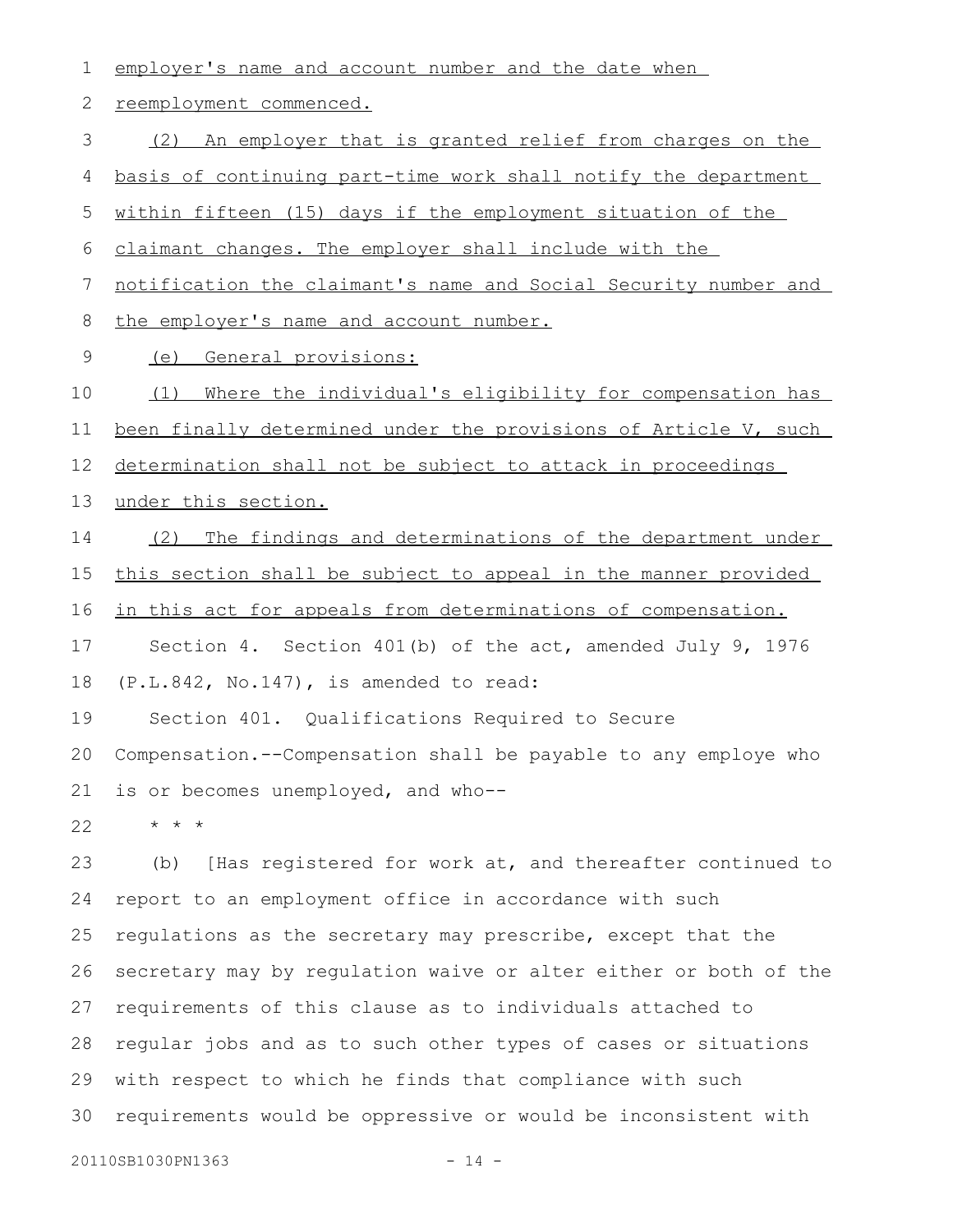| 1  | the purposes of the act: Provided, however, That no such            |
|----|---------------------------------------------------------------------|
| 2  | regulation shall conflict with section four hundred and one (c)     |
| 3  | of this act; ]                                                      |
| 4  | (1) Is making an active search for suitable employment. The         |
| 5  | <u>requirements for "active search" shall be established by the</u> |
| 6  | department and shall include, at a minimum, all of the              |
| 7  | following:                                                          |
| 8  | (i) Registration by a claimant for employment search                |
| 9  | services offered by the Pennsylvania CareerLink system or its       |
| 10 | successor agency within thirty (30) days after initial              |
| 11 | application for benefits.                                           |
| 12 | (ii) Posting a resume on the system's database, unless the          |
| 13 | claimant is seeking work in an employment sector in which           |
| 14 | resumes are not commonly used.                                      |
| 15 | (iii) Applying for positions that offer employment and wages        |
| 16 | similar to those the claimant had prior to his unemployment and     |
| 17 | which are within a forty-five (45) minute commuting distance.       |
| 18 | The Pennsylvania CareerLink system or its successor<br>(2)          |
| 19 | agency shall provide documentation, on a quarterly basis or more    |
| 20 | frequently, as the secretary deems appropriate, to the              |
| 21 | Pennsylvania Unemployment Compensation Service Center system so     |
| 22 | the system can conduct the necessary cross reference checks.        |
| 23 | (3) For the purposes of paragraph (1), the department may           |
| 24 | determine that a claimant has made an active search for suitable    |
| 25 | <u>work if the claimant's efforts include actions comparable to</u> |
| 26 | those traditional actions in their trade or occupation by which     |
| 27 | jobs have been found by others in the community and labor market    |
| 28 | in which the claimant is seeking employment.                        |
| 29 | The requirements of this subsection do not apply to any<br>(4)      |
| 30 | week in which the claimant is in training approved under section    |
|    |                                                                     |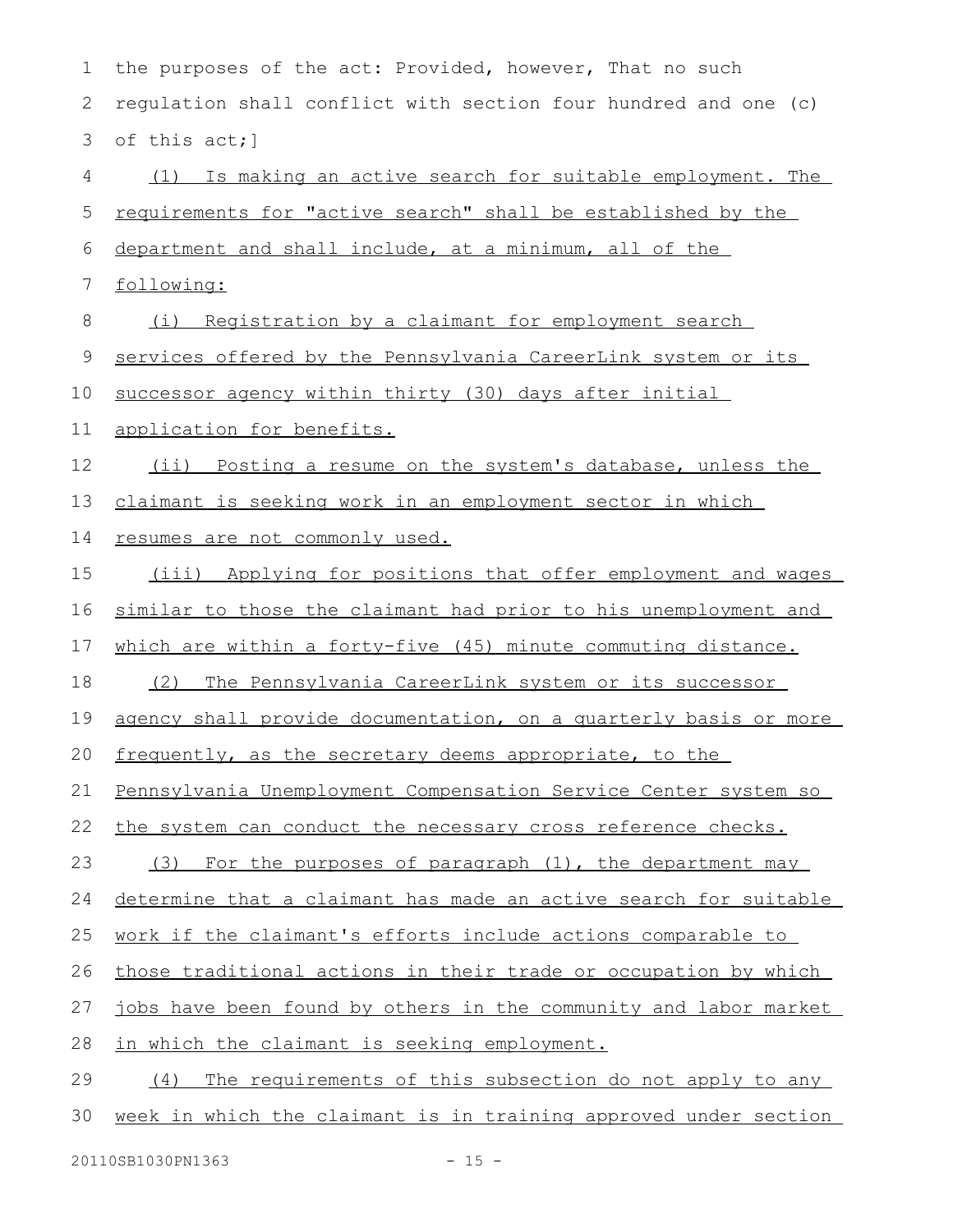| 1             | $236(a)$ (1) of the Trade Act of 1974 (Public Law 93-618, 19 U.S.C.                                       |
|---------------|-----------------------------------------------------------------------------------------------------------|
| 2             | \$ 2101 et seq.) or any week in which the claimant is required to                                         |
| 3             | participate in reemployment services under section 402(j).                                                |
| 4             | The requirements of this subsection shall not apply to a<br>(5)                                           |
| 5             | claimant who is laid off for lack of work and advised by the                                              |
| 6             | employer of the date on which the claimant will return to work.                                           |
| 7             | The department may waive or alter the requirements of<br>(6)                                              |
| 8             | this subsection in cases or situations with respect to which the                                          |
| $\mathcal{G}$ | secretary finds that compliance with such requirements would be                                           |
| 10            | oppressive or which would be inconsistent with the purposes of                                            |
| 11            | this act.                                                                                                 |
| 12            |                                                                                                           |
| 13            | 4.1. SECTION 402(B) AND (E) OF THE ACT, AMENDED<br><del>SECTION</del>                                     |
| 14            | AUGUST 24, 1953 (P.L.1397, NO.396) AND OCTOBER 22, 1981-                                                  |
| 15            | (P.L.301, NO.106), ARE AMENDED TO READ:                                                                   |
| 16            | SECTION 402. INELIGIBILITY FOR COMPENSATION.<br><del>-AN EMPLOYF</del>                                    |
| 17            | <del>SHALL BE INELIGIBLE FOR COMPENSATION FOR ANY WEEK</del>                                              |
| 18            | * * *                                                                                                     |
| 19            | ∓₩<br><del>WHICH</del><br><del>-HIS UNEMPLOYMENT</del><br>ŦS<br><del>-DUE</del><br><del>TO VOLUNTAR</del> |
| 20            | OF A NECESSITOUS AND COMPELLING NATURE-                                                                   |
| 21            | ATTRIBUTABLE TO HIS EMPLOYMENT, IRRESPECTIVE OF WHETHER OR NOT-                                           |
| 22            | SUCH WORK IS IN "EMPLOYMENT" AS DEFINED IN THIS ACT: PROVIDED,                                            |
| 23            | THAT A VOLUNTARY LEAVING WORK BECAUSE OF A WORK-RELATED-                                                  |
| 24            | <del>DISABILITY IF THE EMPLOYER IS ABLE TO PROVIDE OTHER SUITABLE.</del>                                  |
| 25            | WORK, SHALL BE DEEMED NOT A CAUSE OF A NECESSITOUS AND-                                                   |
| 26            | COMPELLING NATURE ATTRIBUTABLE TO HIS EMPLOYMENT: AND PROVIDED                                            |
| 27            | FURTHER, THAT NO EMPLOYE SHALL BE DEEMED TO BE INELIGIBLE UNDER-                                          |
| 28            | THIS SUBSECTION WHERE THE FEDERAL UNEMPLOYMENT TAX ACT REQUIRES-                                          |
| 29            | ELIGIBILITY, AND PROVIDED THAT NO EMPLOYE SHALL BE DEEMED-                                                |
| 30            | <u>ELIGIBLE UNDER THIS SUBSECTION IF THE EMPLOYE IS A SPOUSE OF A-</u>                                    |

 $\leftarrow$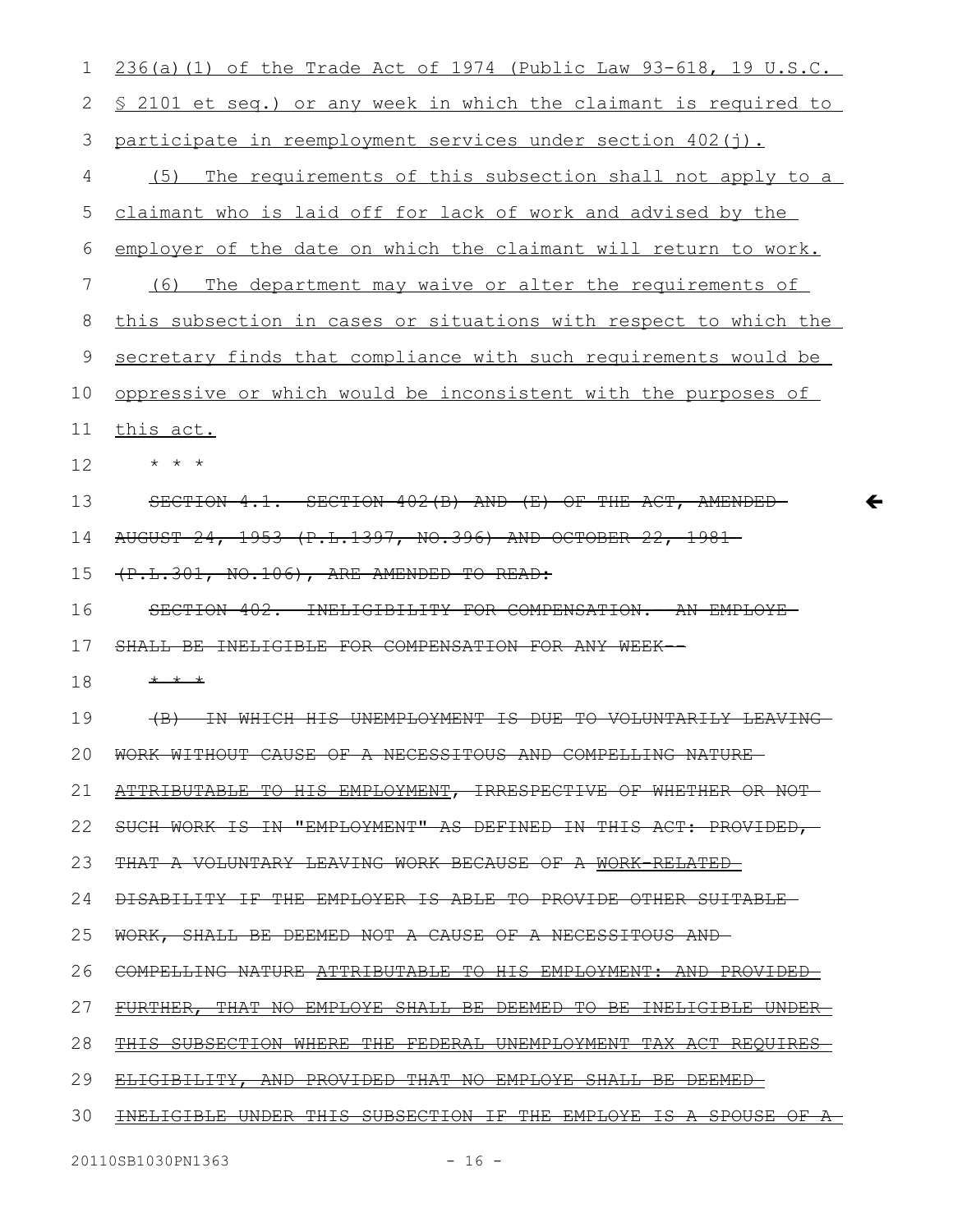| 1  | FULL TIME MEMBER OF THE UNITED STATES ARMED FORCES OR A FULL      |
|----|-------------------------------------------------------------------|
| 2  | TIME MEMBER OF ANY OF ITS RESERVE COMPONENTS, INCLUDING THE       |
| 3  | PENNSYLVANIA NATIONAL GUARD, AND THE EMPLOYE IS LEAVING-          |
| 4  | EMPLOYMENT DUE TO THE REASSIGNMENT OF THE MILITARY MEMBER TO      |
| 5  | DIFFERENT GEOGRAPHICAL LOCATION: AND PROVIDED FURTHER, THAT NO-   |
| 6  | EMPLOYE SHALL BE DEEMED TO BE INELIGIBLE UNDER THIS SUBSECTION-   |
| 7  | WHERE AS A CONDITION OF CONTINUING IN EMPLOYMENT SUCH EMPLOYE-    |
| 8  | WOULD BE REOUIRED TO JOIN OR REMAIN A MEMBER OF A COMPANY UNION-  |
| 9  | OR TO RESIGN FROM OR REFRAIN FROM JOINING ANY BONA FIDE LABOR     |
| 10 | ORGANIZATION, OR TO ACCEPT WAGES, HOURS OR CONDITIONS OF-         |
| 11 | EMPLOYMENT NOT DESIRED BY A MAJORITY OF THE EMPLOYES IN THE-      |
| 12 | ESTABLISHMENT OR THE OCCUPATION, OR WOULD BE DENIED THE RIGHT OF- |
| 13 | COLLECTIVE BARGAINING UNDER GENERALLY PREVAILING CONDITIONS, AND  |
| 14 | THAT IN DETERMINING WHETHER OR NOT AN EMPLOYE HAS LEFT HIS WORK-  |
| 15 | VOLUNTARILY WITHOUT CAUSE OF A NECESSITOUS AND COMPELLING NATURE- |
| 16 | ATTRIBUTABLE TO HIS EMPLOYMENT, THE DEPARTMENT SHALL GIVE-        |
| 17 | CONSIDERATION TO THE SAME FACTORS, INSOFAR AS THEY ARE-           |
| 18 | APPLICABLE, PROVIDED, WITH RESPECT TO THE DETERMINATION OF-       |
| 19 | SUITABLE WORK UNDER SECTION FOUR (T): AND PROVIDED FURTHER, THAT- |
| 20 | THE PROVISIONS OF THIS SUBSECTION SHALL NOT APPLY IN THE EVENT-   |
| 21 | OF A STOPPAGE OF WORK WHICH EXISTS BECAUSE OF A LABOR DISPUTE-    |
| 22 | WITHIN THE MEANING OF SUBSECTION (D). PROVIDED FURTHER, THAT NO   |
| 23 | OTHERWISE ELIGIBLE CLAIMANT SHALL BE DENIED BENEFITS FOR ANY-     |
| 24 | WEEK IN WHICH HIS UNEMPLOYMENT IS DUE TO EXERCISING THE OPTION-   |
| 25 | OF ACCEPTING A LAYOFF, FROM AN AVAILABLE POSITION PURSUANT TO A   |
| 26 | LABOR MANAGEMENT CONTRACT AGREEMENT, OR PURSUANT TO AN            |
| 27 | ESTABLISHED EMPLOYER PLAN, PROGRAM OR POLICY: PROVIDED FURTHER,   |
| 28 | THAT A CLAIMANT SHALL NOT BE DISQUALIFIED FOR VOLUNTARILY-        |
| 29 | LEAVING WORK, WHICH IS NOT SUITABLE EMPLOYMENT TO ENTER TRAINING  |
| 30 | APPROVED UNDER SECTION 236(A)(1) OF THE TRADE ACT OF 1974. FOR-   |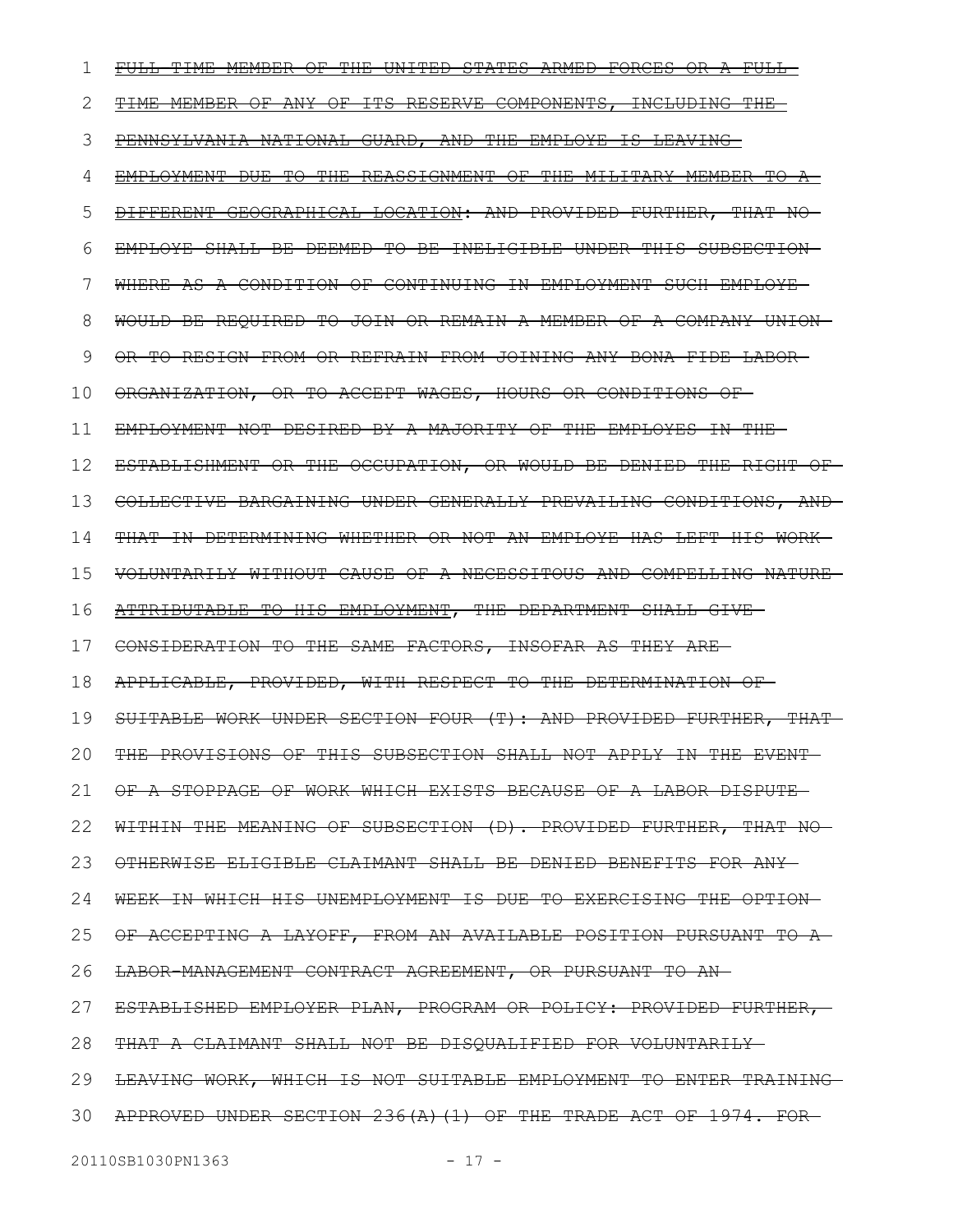PURPOSES OF THIS SUBSECTION THE TERM "SUITABLE EMPLOYMENT" MEANS WITH RESPECT TO A CLAIMANT, WORK OF A SUBSTANTIALLY EQUAL OR-HIGHER SKILL LEVEL THAN THE CLAIMANT'S PAST "ADVERSELY AFFECTED EMPLOYMENT" (AS DEFINED IN SECTION 247 OF THE TRADE ACT OF 1974), AND WAGES FOR SUCH WORK AT NOT LESS THAN EIGHTY PER CENTUM OF THE WORKER'S "AVERAGE WEEKLY WAGE" (AS DEFINED IN SECTION 247 OF THE TRADE ACT OF 1974). 1 2 3 4 5 6 7

\* \* \* 8

(E) IN WHICH HIS UNEMPLOYMENT IS DUE TO HIS DISCHARGE OR TEMPORARY SUSPENSION FROM WORK FOR WILLFUL MISCONDUCT CONNECTED WITH HIS WORK, IRRESPECTIVE OF WHETHER OR NOT SUCH WORK IS-"EMPLOYMENT" AS DEFINED IN THIS ACT[; AND]. FOR PURPOSES OF THIS SUBSECTION, THE TERM "WILLFUL MISCONDUCT" SHALL INCLUDE, BUT IS NOT LIMITED TO, THE VIOLATION OF ANY REASONABLE WORKPLACE RULE OR WORK-RELATED GOVERNMENT REGULATION OR LAW OF WHICH THE EMPLOYE WAS AWARE; FAILURE TO MAINTAIN A VALID LICENSE OR CERTIFICATE THAT HAS BEEN ISSUED BY A FEDERAL OR COMMONWEALTH AGENCY OR POLITICAL SUBDIVISION AND WHICH IS A REQUIREMENT OF EMPLOYMENT; THE DELIBERATE DAMAGE TO PROPERTY OF THE EMPLOYER OR ANOTHER EMPLOYE OR THE THEFT OF AN EMPLOYER'S OR ANOTHER EMPLOYE'S PROPERTY; REPORTING TO WORK UNDER THE INFLUENCE OF ILLEGAL DRUGS OR ALCOHOL; THREATENING A COWORKER OR SUPERVISOR WITH PHYSICAL HARM OR THREATENING TO HARM THE INTERESTS OF THE EMPLOYER; DISREGARD OF SUPERVISOR'S REASONABLE DIRECTIVES OR ORDERS AND ACTS OF NEGLIGENCE OR AN ACT OF NEGLIGENCE WHICH INDICATES SUBSTANTIAL DISREGARD FOR EMPLOYER'S INTERESTS. \* \* \* Section 5. Section 404 introductory paragraph, (A), (C), (d) 9 10 11 12 13 14 15 16 17 18 19 20 21 22 23 24 25 26 27 28

and (e)(2) of the act, amended MARCH 24, 1964 (1ST SP. SESS. P.L.53, NO.1), JANUARY 17, 1968 (P.L.21, NO.6), JULY 10, 1980  $\leftarrow$  $\leftarrow$ 29 30

20110SB1030PN1363 - 18 -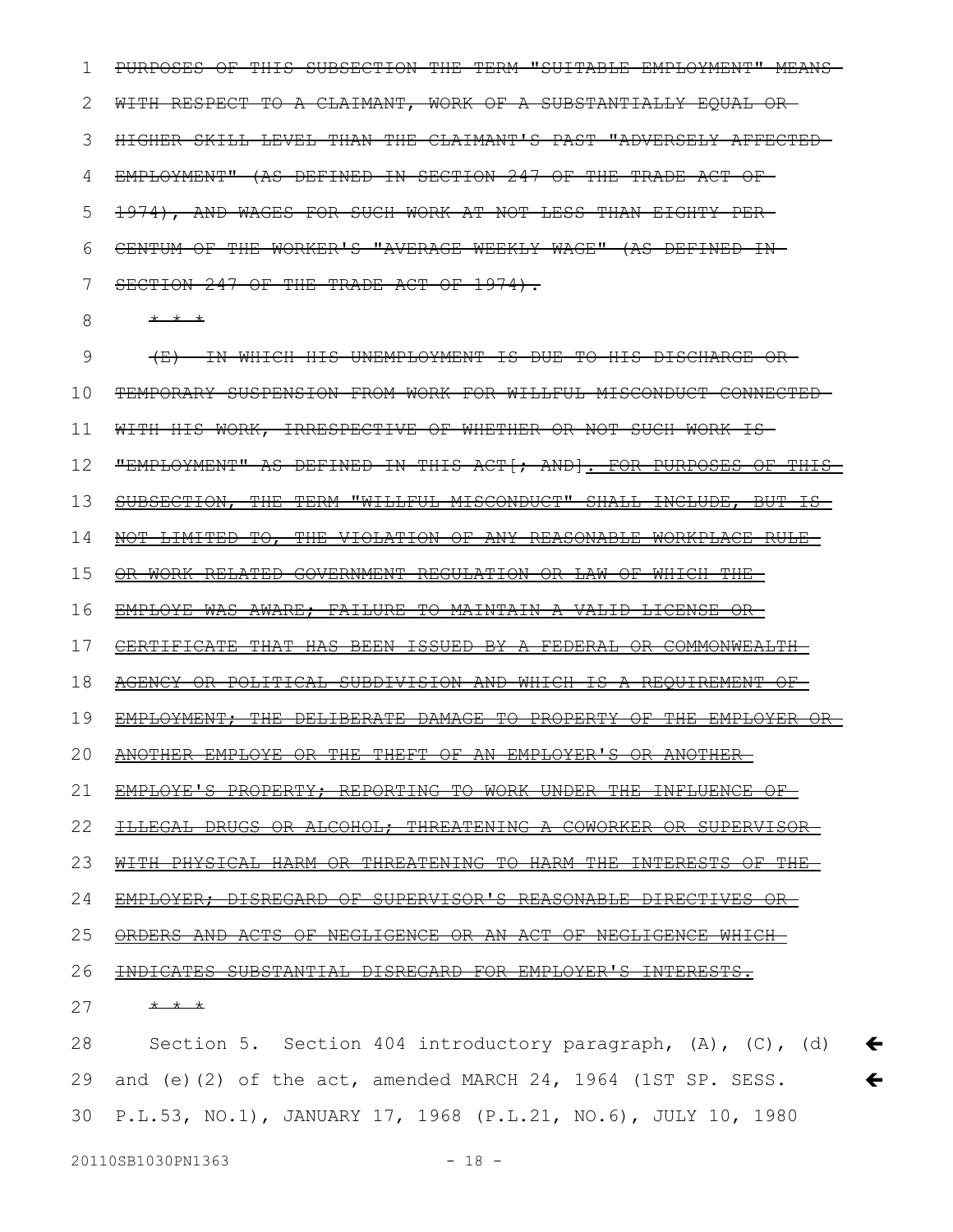(P.L.521, NO.108), JULY 21, 1983 (P.L.68, NO.30), October 19, 1988 (P.L.818, No.109) and December 16, 2005 (P.L.437, No.80), are amended to read: 1 2 3

Section 404. Rate and Amount of Compensation.--Compensation shall be paid to each eligible employe in accordance with the following provisions of this section except that compensation payable with respect to weeks ending in benefit years which begin prior to the first day of January [1989] 2013 shall be paid on the basis of the provisions of this section in effect at the beginning of such benefit years. 4 5 6 7 8 9 10

 $\leftarrow$ 

 $\leftarrow$ 

\* \* \* 11

(A) (1) THE EMPLOYE'S WEEKLY BENEFIT RATE SHALL BE COMPUTED AS (1) THE AMOUNT APPEARING IN PART B OF THE TABLE SPECIFIED FOR THE DETERMINATION OF RATE AND AMOUNT OF BENEFITS ON THE LINE ON WHICH IN PART A THERE APPEARS HIS "HIGHEST QUARTERLY WAGE," OR (2) FIFTY PER CENTUM (50%) OF HIS FULL-TIME WEEKLY WAGE, WHICHEVER IS GREATER. NOTWITHSTANDING ANY OTHER PROVISION OF THIS ACT, IF AN EMPLOYE'S WEEKLY BENEFIT RATE, AS CALCULATED UNDER THIS PARAGRAPH, IS LESS THAN \$70, HE SHALL BE INELIGIBLE TO RECEIVE ANY AMOUNT OF COMPENSATION. IF THE EMPLOYE'S WEEKLY BENEFIT RATE IS NOT A MULTIPLE OF ONE DOLLAR (\$1), IT SHALL BE ROUNDED TO THE NEXT LOWER MULTIPLE OF ONE DOLLAR (\$1). (2) IF THE BASE YEAR WAGES OF AN EMPLOYE WHOSE WEEKLY 12 13 14 15 16 17 18 19 20 21 22 23

BENEFIT RATE HAS BEEN DETERMINED UNDER CLAUSE (2) OF PARAGRAPH (1) OF THIS SUBSECTION ARE INSUFFICIENT TO QUALIFY HIM UNDER SUBSECTION (C) OF THIS SECTION, HIS WEEKLY BENEFIT RATE SHALL BE REDETERMINED UNDER CLAUSE (1) OF PARAGRAPH (1) OF THIS SUBSECTION. 24 25 26 27 28

(3) IF THE BASE YEAR WAGES OF AN EMPLOYE WHOSE WEEKLY BENEFIT RATE HAS BEEN DETERMINED UNDER CLAUSE (1) OF PARAGRAPH 29 30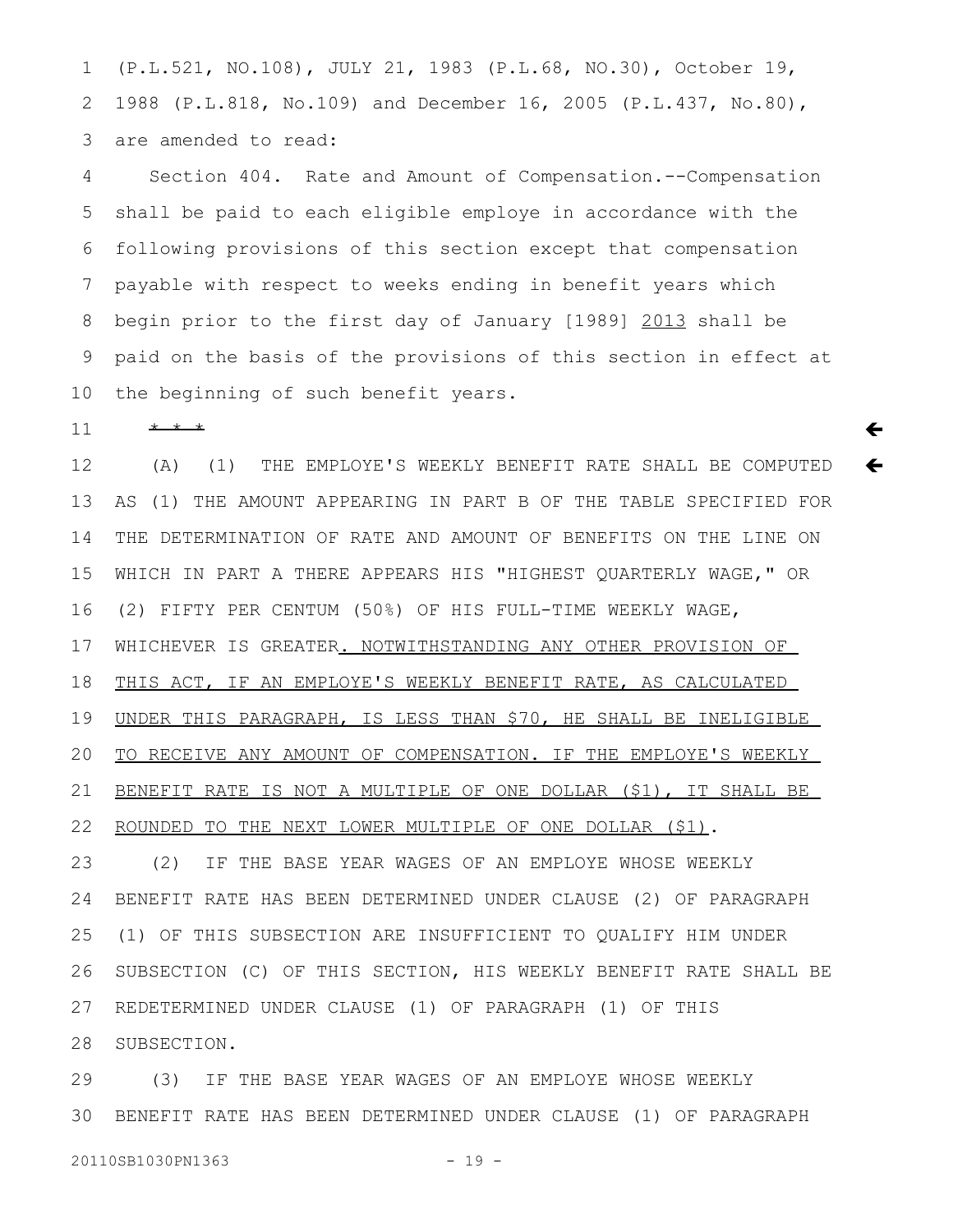(1) OF THIS SUBSECTION, OR REDETERMINED UNDER PARAGRAPH (2) OF THIS SUBSECTION, AS THE CASE MAY BE, ARE INSUFFICIENT TO QUALIFY HIM UNDER SUBSECTION (C) OF THIS SECTION BUT ARE SUFFICIENT TO QUALIFY HIM FOR ANY ONE OF THE NEXT THREE LOWER WEEKLY BENEFIT RATES, HIS WEEKLY BENEFIT RATE SHALL BE REDETERMINED AT THE HIGHEST OF SUCH NEXT LOWER RATES. 1 2 3 4 5 6

\* \* \* 7

(C) [ANY] THE TOTAL AMOUNT OF BENEFITS TO WHICH AN OTHERWISE ELIGIBLE EMPLOYE WHO HAS BASE YEAR WAGES IN AN AMOUNT EQUAL TO, OR IN EXCESS, OF THE AMOUNT OF QUALIFYING WAGES APPEARING IN PART C OF THE TABLE SPECIFIED FOR THE DETERMINATION OF RATE AND AMOUNT OF BENEFITS ON THE LINE ON WHICH IN PART B THERE APPEARS HIS WEEKLY BENEFIT RATE, AS DETERMINED UNDER SUBSECTION (A) OF THIS SECTION, SHALL BE ENTITLED DURING HIS BENEFIT YEAR TO THE AMOUNT APPEARING IN PART [D] B ON SAID LINE MULTIPLIED BY THE NUMBER OF QUALIFYING CREDIT WEEKS DURING HIS BASE YEAR, UP TO A MAXIMUM OF TWENTY-SIX (26): PROVIDED HE HAD EIGHTEEN (18) OR MORE "CREDIT WEEKS" DURING HIS BASE YEAR [OR PART E PROVIDED HE HAD SIXTEEN (16) OR SEVENTEEN (17) "CREDIT WEEKS" DURING HIS BASE YEAR]. NOTWITHSTANDING ANY OTHER PROVISION OF THIS ACT, ANY EMPLOYE WITH LESS THAN [SIXTEEN (16)] EIGHTEEN (18) "CREDIT WEEKS" DURING THE EMPLOYE'S BASE YEAR SHALL BE INELIGIBLE TO RECEIVE ANY AMOUNT OF COMPENSATION. 8 9 10 11 12 13 14 15 16 17 18 19 20 21 22 23

(d) (1) Notwithstanding any other provisions of this section each eligible employe who is unemployed with respect to any week ending subsequent to July 1, 1980 shall be paid, with respect to such week, compensation in an amount equal to his weekly benefit rate less the total of (i) the remuneration, if any, paid or payable to him with respect to such week for services performed which is in excess of his partial benefit 24 25 26 27 28 29 30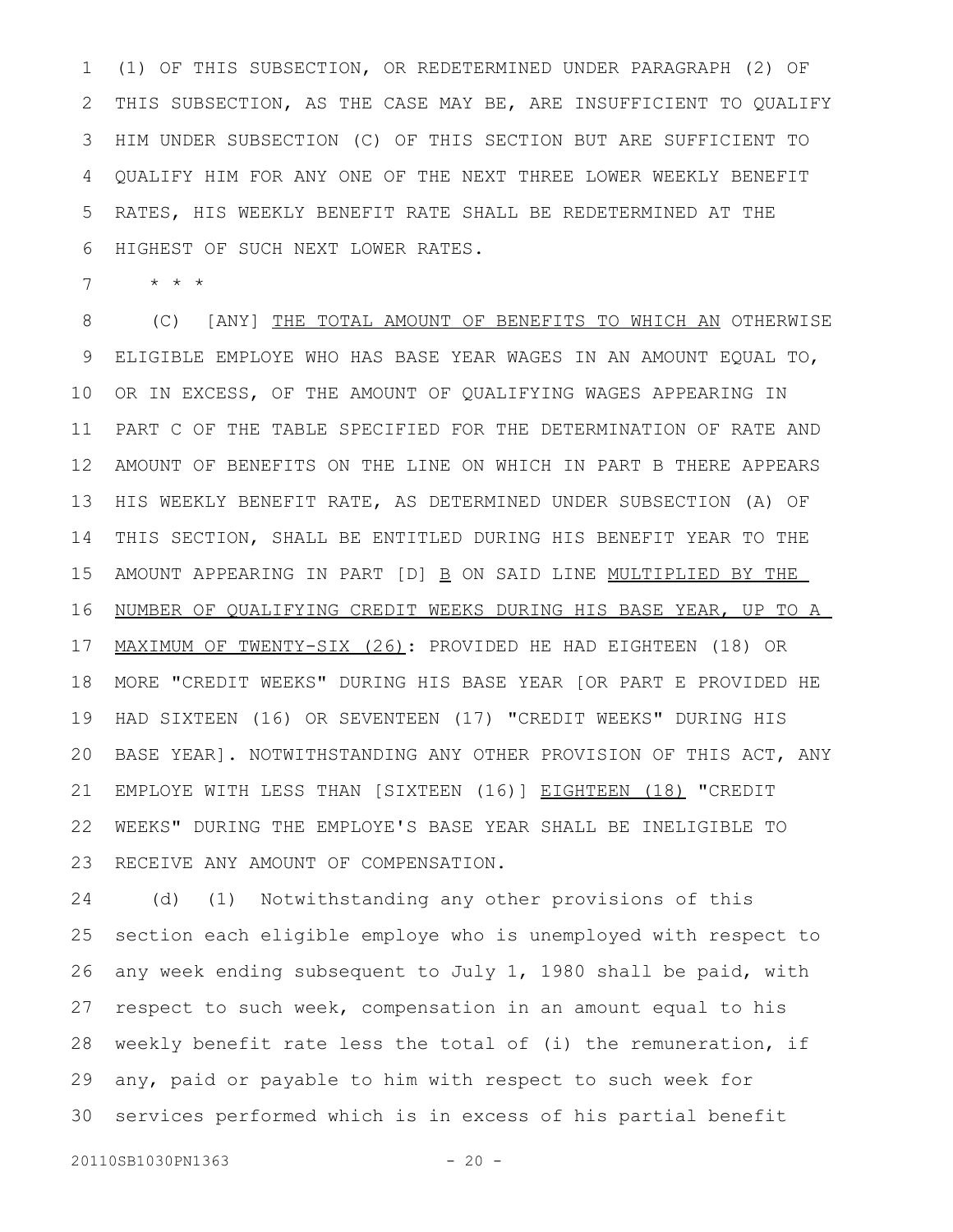credit  $[and]_L$  (ii) vacation pay, if any, which is in excess of his partial benefit credit, except when paid to an employe who is permanently or indefinitely separated from his employment[.] and (iii) the amount of severance pay that is attributed to the week. (1.1) For purposes of clause (1)(iii), all of the following apply: (i) "Severance pay" means one or more payments made by an employer to an employe on account of separation from the service of the employer, regardless of whether the employer is legally bound by contract, statute or otherwise to make such payments. The term does not include payments for pension, retirement or accrued leave or payments of supplemental unemployment benefits. (ii) The amount of severance pay attributed pursuant to subclause (iii) shall be an amount not less than zero determined by subtracting <del>one half ONE FOURTH</del> FORTY PER CENTUM (40%) of the average annual wage as calculated under subsection (e) as of June 30 immediately preceding the calendar year in which the claimant's benefit year begins from the total amount of severance pay paid or payable to the claimant by the employer. (iii) Severance pay is attributed as follows: (A) Severance pay is attributed to the day, days, week or weeks immediately following the employe's separation. (B) The number of days or weeks to which severance pay is attributed is determined by dividing the total amount of severance pay by the regular full-time daily or weekly wage of the claimant. (C) The amount of severance pay attributed to each day or week equals the regular full-time daily or weekly wage of the claimant. 1 2 3 4 5 6 7 8 9 10 11 12 13 14 15 16 17 18 19 20 21 22 23 24 25 26 27 28 29 30

20110SB1030PN1363 - 21 -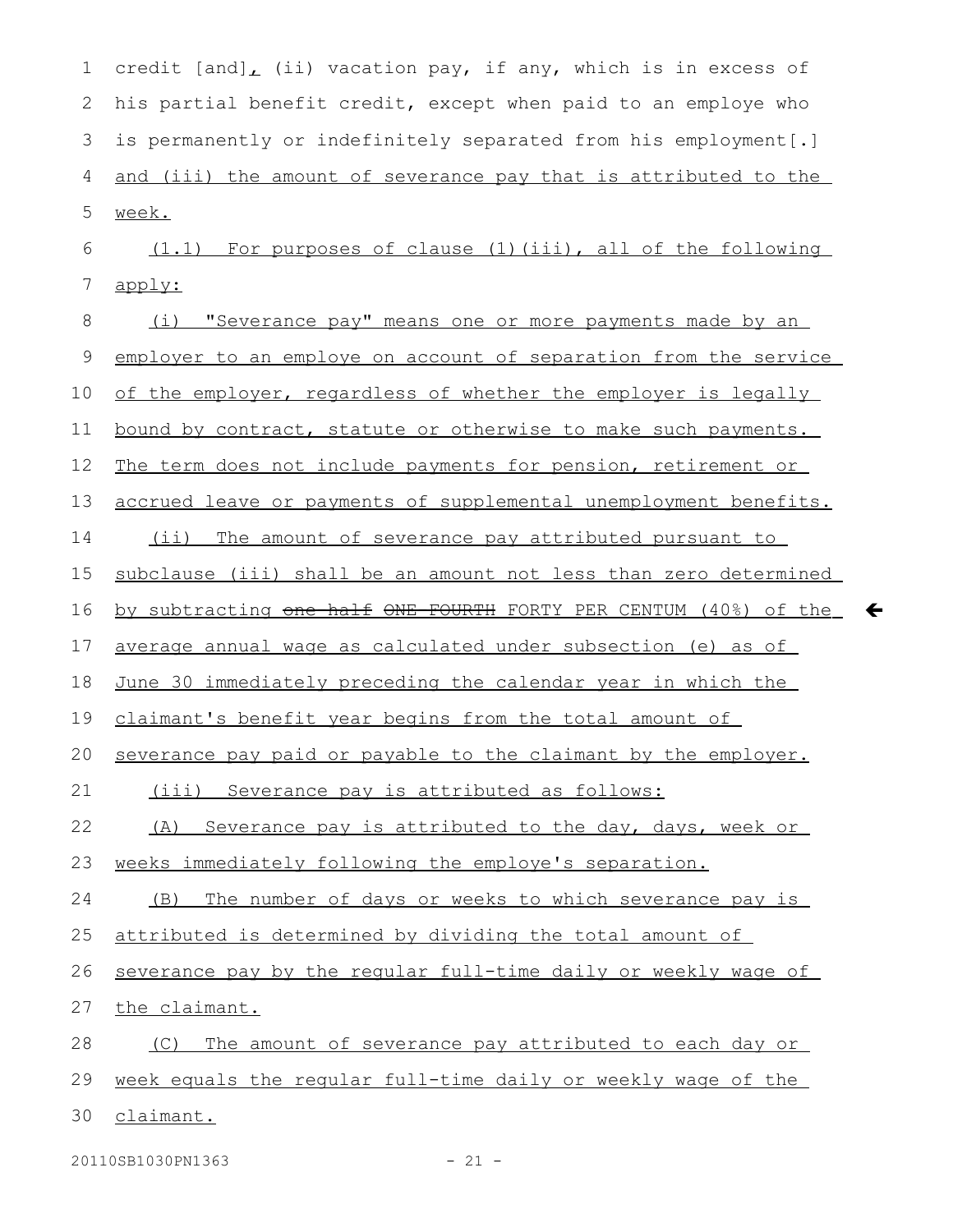(D) When the attribution of severance pay is made on the basis of the number of days, the pay shall be attributed to the customary working days in the calendar week. 1 2 3

(2) (i) In addition to the deductions provided for in clause (1), for any week with respect to which an individual is receiving a pension, including a governmental or other pension, retirement or retired pay, annuity or any other similar periodic payment, under a plan maintained or contributed to by a base period or chargeable employer, the weekly benefit amount payable to such individual for such week shall be reduced, but not below zero, by the pro-rated weekly amount of the pension as determined under subclause (ii). 4 5 6 7 8 9 10 11 12

(ii) If the pension is entirely contributed to by the employer, then one hundred per centum (100%) of the pro-rated weekly amount of the pension shall be deducted. Except as set forth in clause (4), if the pension is contributed to by the individual, in any amount, then fifty per centum (50%) of the pro-rated weekly amount of the pension shall be deducted. 13 14 15 16 17 18

(iii) No deduction shall be made under this clause by reason of the receipt of a pension if the services performed by the individual during the base period or remuneration received for such services for such employer did not affect the individual's eligibility for, or increase the amount of, such pension, retirement or retired pay, annuity or similar payment. 19 20 21 22 23 24

(3) The provisions of this subsection shall be applicable whether or not such vacation pay, retirement pension or annuities or wages are legally required to be paid. If such retirement pension or annuity payments deductible under the provisions of this subsection are received on other than a weekly basis, the amount thereof shall be allocated and pro-25 26 27 28 29 30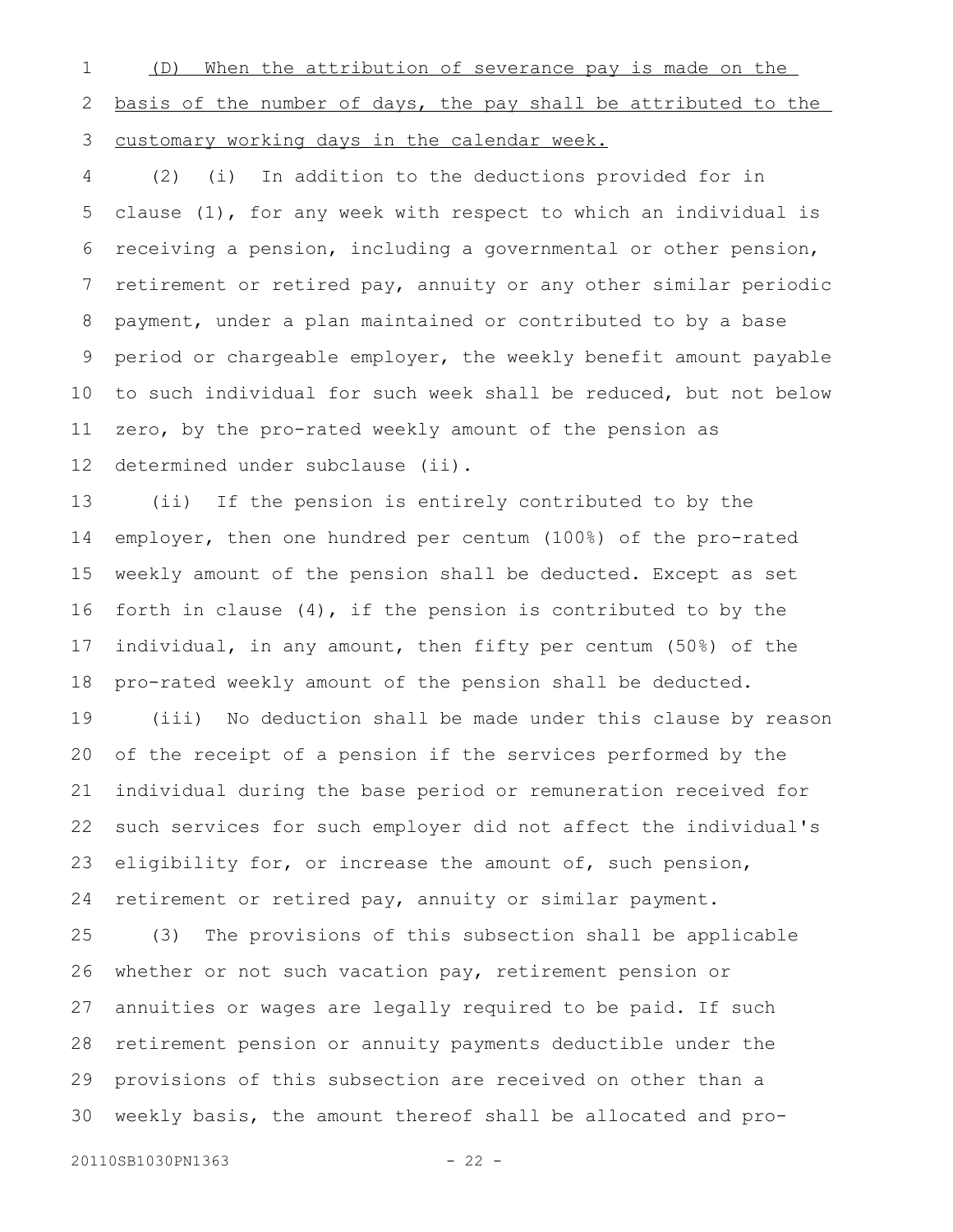rated in accordance with the rules and regulations of the department. Vacation pay or other remuneration deductible under the provisions of this subsection shall be pro-rated on the basis of the employe's normal full-time weekly wage and as so pro-rated shall be allocated to such period or periods of unemployment as shall be determined by rules and regulations of the department. Such compensation, if not a multiple of one dollar (\$1), shall be computed to the next lower multiple of one dollar (\$1). 1 2 3 4 5 6 7 8 9

(4) No deductions shall be made under this subsection for pensions paid under the Social Security Act (Public Law 74-271, 42 U.S.C. § 301 et seq.), or the Railroad Retirement Act of 1974 (Public Law 93-445, 88 Stat. 1305), if the pension is contributed to by the individual in any amount. 10 11 12 13 14

(e)  $* * * *$ 15

(2)  $(i)$  The Table Specified for the Determination of Rate and Amount of Benefits shall be extended or contracted annually, automatically by regulations promulgated by the secretary in accordance with the following procedure: for calendar year one thousand nine hundred seventy-two and for all subsequent calendar years, to a point where the maximum weekly benefit rate [equals] shall equal sixty-six and two-thirds per centum of the average weekly wage for the [twelve-month] thirty-six-month period ending June 30 preceding each calendar year. If the maximum weekly benefit rate is not a multiple of one dollar (\$1), it shall be [increased by one dollar (\$1) and then] rounded to the next lower multiple of one dollar (\$1): Provided, however, That effective with benefit years beginning the first Sunday at least thirty days after the effective date of this amendatory act, the per centum stated in this paragraph for 16 17 18 19 20 21 22 23 24 25 26 27 28 29 30

20110SB1030PN1363 - 23 -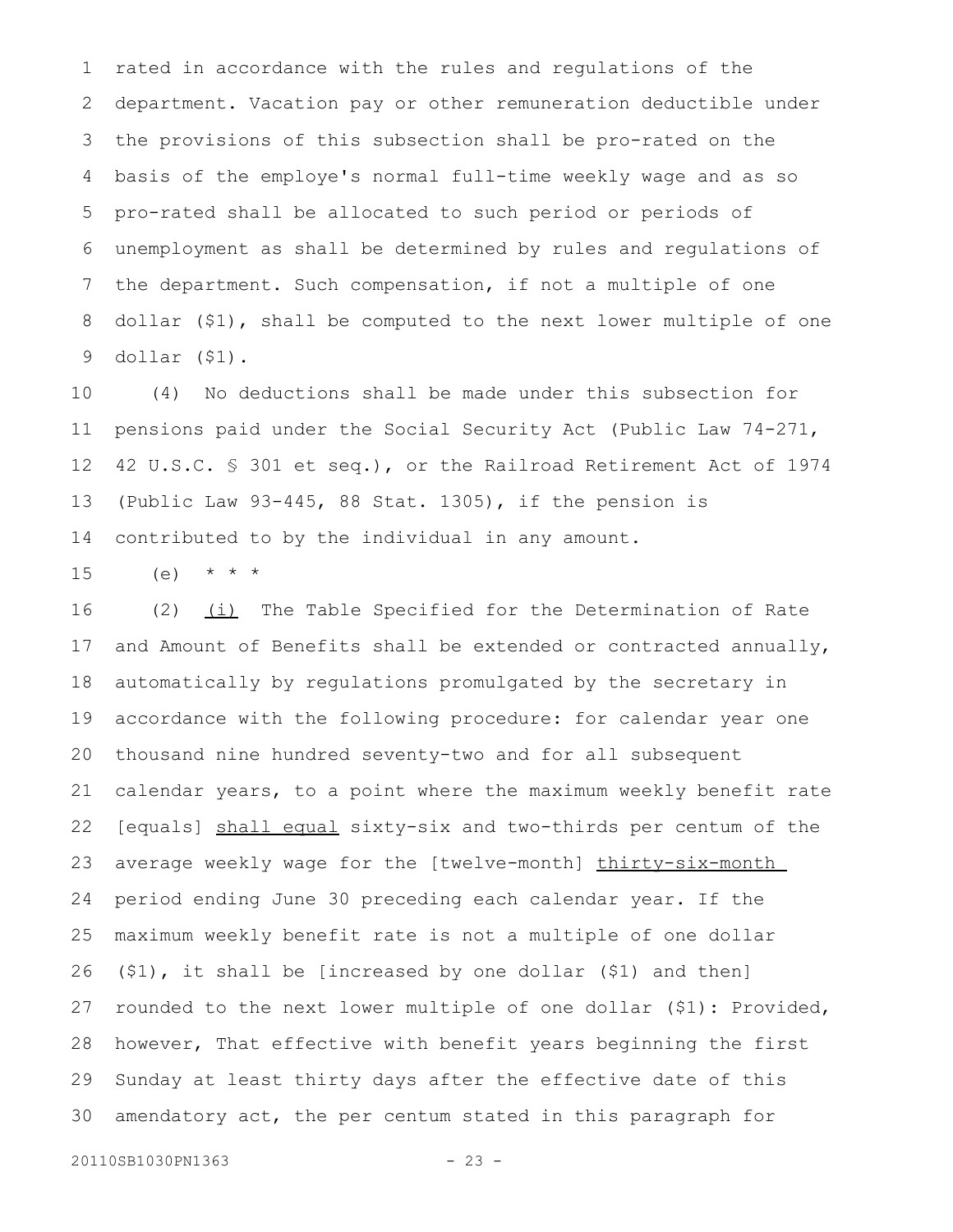establishing the maximum weekly benefit rate shall be sixty-two and two-thirds per centum for the remainder of calendar year one thousand nine hundred seventy-four, sixty-four and two-thirds per centum for the calendar year one thousand nine hundred seventy-five, and sixty-six and two-thirds per centum for the calendar year one thousand nine hundred seventy-six and for all subsequent calendar years. 1 2 3 4 5 6 7

The Table Specified for the Determination of Rate and Amount of Benefits as so extended or contracted shall be effective only for those claimants whose benefit years begin on or after the first day of January of such calendar year. 8 9 10 11

(ii) For the purpose of determining the maximum weekly benefit rate, the Pennsylvania average weekly wage in covered employment shall be computed on the basis of the average annual total wages reported (irrespective of the limit on the amount of wages subject to contributions) for the [twelve-month] thirtysix-month period ending June 30 (determined by dividing the total wages reported for the thirty-six-month period by three) and this amount shall be divided by the average monthly number of covered workers (determined by dividing the total covered employment reported for the same [fiscal year by twelve] thirtysix-month period by thirty-six) to determine the average annual wage. The average annual wage thus obtained shall be divided by fifty-two and the average weekly wage thus determined rounded to the nearest cent. If the maximum weekly benefit rate as determined under subclause (i) is less than the maximum weekly benefit rate established for calendar year 2012, the maximum weekly benefit rate will be frozen until the calendar year in which the new maximum weekly benefit rate as determined undersubclause (i) exceeds the maximum weekly benefit rate for 12 13 14 15 16 17 18 19 20 21 22 23 24 25 26 27 28 29 30

$$
-24-
$$

 $\leftarrow$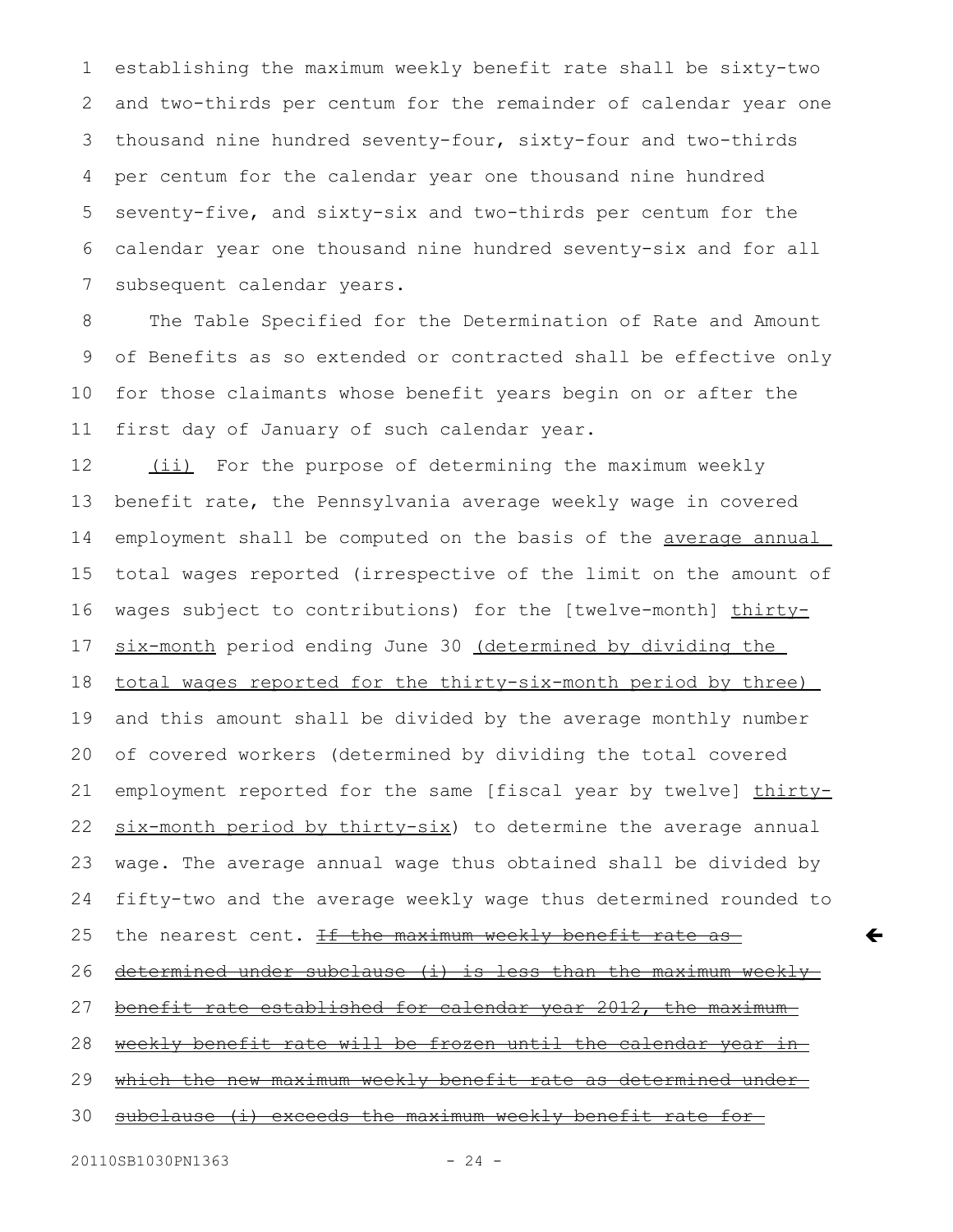| 1  | $\leftarrow$<br>ealendar year 2012. FOR THE CALENDAR YEAR 2012, THE MAXIMUM |
|----|-----------------------------------------------------------------------------|
| 2  | WEEKLY BENEFIT RATE SHALL BE FROZEN AT THE RATE CALCULATED FOR              |
| 3  | CALENDAR YEAR 2011.                                                         |
| 4  | (III) NOTWITHSTANDING THE PROVISIONS OF SUBCLAUSE (I), THE                  |
| 5  | THE MAXIMUM WEEKLY BENEFIT RATE ESTABLISHED:                                |
| 6  | (A) FOR CALENDAR YEAR 2013, SHALL BE NO GREATER THAN A ONE                  |
| 7  | PER CENTUM (1%) INCREASE ABOVE THE CALENDAR YEAR 2012 RATE.                 |
| 8  | FOR CALENDAR YEAR 2014, SHALL BE NO GREATER THAN A ONE<br>(B)               |
| 9  | AND ONE-TENTH PER CENTUM (1.1%) INCREASE ABOVE THE CALENDAR YEAR            |
| 10 | 2013 RATE.                                                                  |
| 11 | (C) FOR CALENDAR YEAR 2015, SHALL BE NO GREATER THAN A ONE                  |
| 12 | AND TWO-TENTHS PER CENTUM (1.2%) INCREASE ABOVE THE CALENDAR                |
| 13 | YEAR 2014 RATE.                                                             |
| 14 | (D) FOR CALENDAR YEAR 2016, SHALL BE NO GREATER THAN A ONE                  |
| 15 | AND THREE-TENTHS PER CENTUM (1.3%) INCREASE ABOVE THE CALENDAR              |
| 16 | YEAR 2015 RATE.                                                             |
| 17 | FOR CALENDAR YEAR 2017, SHALL BE NO GREATER THAN ONE AND<br>( E )           |
| 18 | FOUR-TENTHS PER CENTUM (1.4%) INCREASE ABOVE THE CALENDAR YEAR              |
| 19 | 2016 RATE.                                                                  |
| 20 | (F) FOR CALENDAR YEAR 2018, SHALL BE NO GREATER INCREASE                    |
| 21 | THAN ONE AND FIVE-TENTHS PER CENTUM (1.5%) INCREASE ABOVE THE               |
| 22 | CALENDAR YEAR 2017 RATE.                                                    |
| 23 | THE LIMITATIONS INSTITUTED FOR CALENDAR YEARS 2013 THROUGH 2018             |
| 24 | SHALL EXPIRE ON THE EARLIER TO OCCUR OF DECEMBER 31, 2018 OR THE            |
| 25 | LAST DAY OF THE CALENDAR YEAR IN WHICH THE UNEMPLOYMENT TRUST               |
| 26 | FUND DOES NOT HAVE AN OUTSTANDING SOLVENCY-BASED DEBT TO THE                |
| 27 | UNITED STATES GOVERNMENT.                                                   |
| 28 | $\star$ $\star$<br>$\star$                                                  |
| 29 |                                                                             |
|    | Section 6. Section $401 - A(b)$ and (c) of the act, amended                 |

20110SB1030PN1363 - 25 -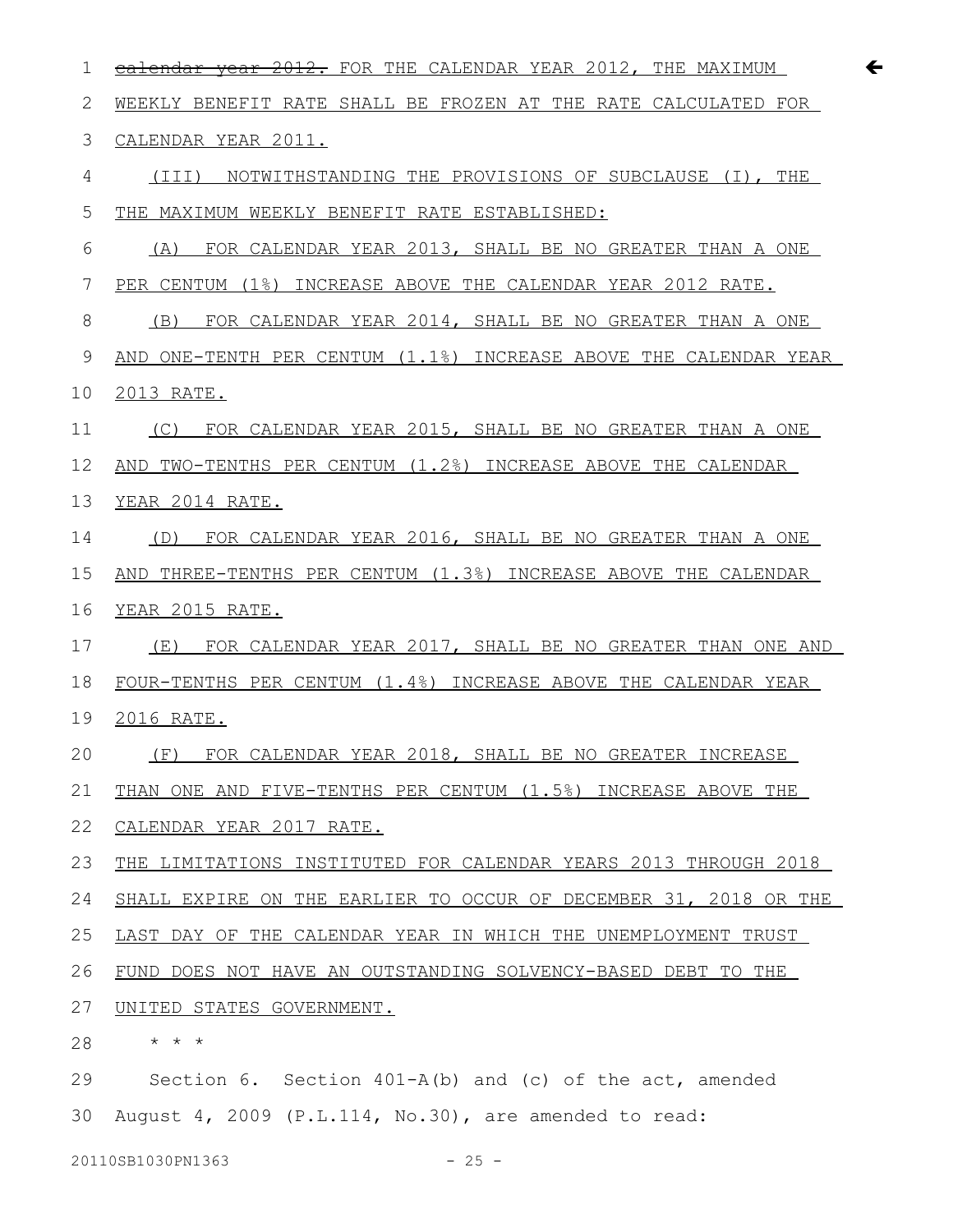Section 401-A. Definitions.--As used in this article: \* \* \* 1 2

(b) (1) There is a "State 'on' indicator" for this State for a week if the Secretary of Labor and Industry determines in accordance with the regulations of the United States Secretary of Labor, that for the period consisting of such week and the immediately preceding twelve weeks, the rate of insured unemployment (not seasonally adjusted) under this act: 3 4 5 6 7 8

(i) (A) equaled or exceeded one hundred twenty per centum of the average of such rates for the corresponding thirteen-week period ending in each of the preceding two calendar years, or (B) with respect to compensation for weeks of unemployment beginning after December 17, 2010, and ending on or before December 31, 2011, equaled or exceeded one hundred twenty per centum of the average of such rates for the corresponding thirteen-week period ending in each of the preceding three calendar years, and 9 10 11 12 13 14 15 16 17

(ii) equaled or exceeded five per centum: Provided, That with respect to benefits for weeks of unemployment beginning with the passage of this amendment but no earlier than April 3, 1977, the determination of whether there has been a State "on" or "off" indicator beginning or ending any extended benefit period shall be made under this paragraph as if (A) this paragraph did not contain subparagraph (i) thereof, and (B) the per centum rate indicated in this paragraph were six, except that, notwithstanding any such provision of this paragraph, any week for which there would otherwise be a State "on" indicator shall continue to be such a week and shall not be determined to be a week for which there is a State "off" indicator. 18 19 20 21 22 23 24 25 26 27 28 29

(2) There is a "State 'off' indicator" for this State for a 30

20110SB1030PN1363 - 26 -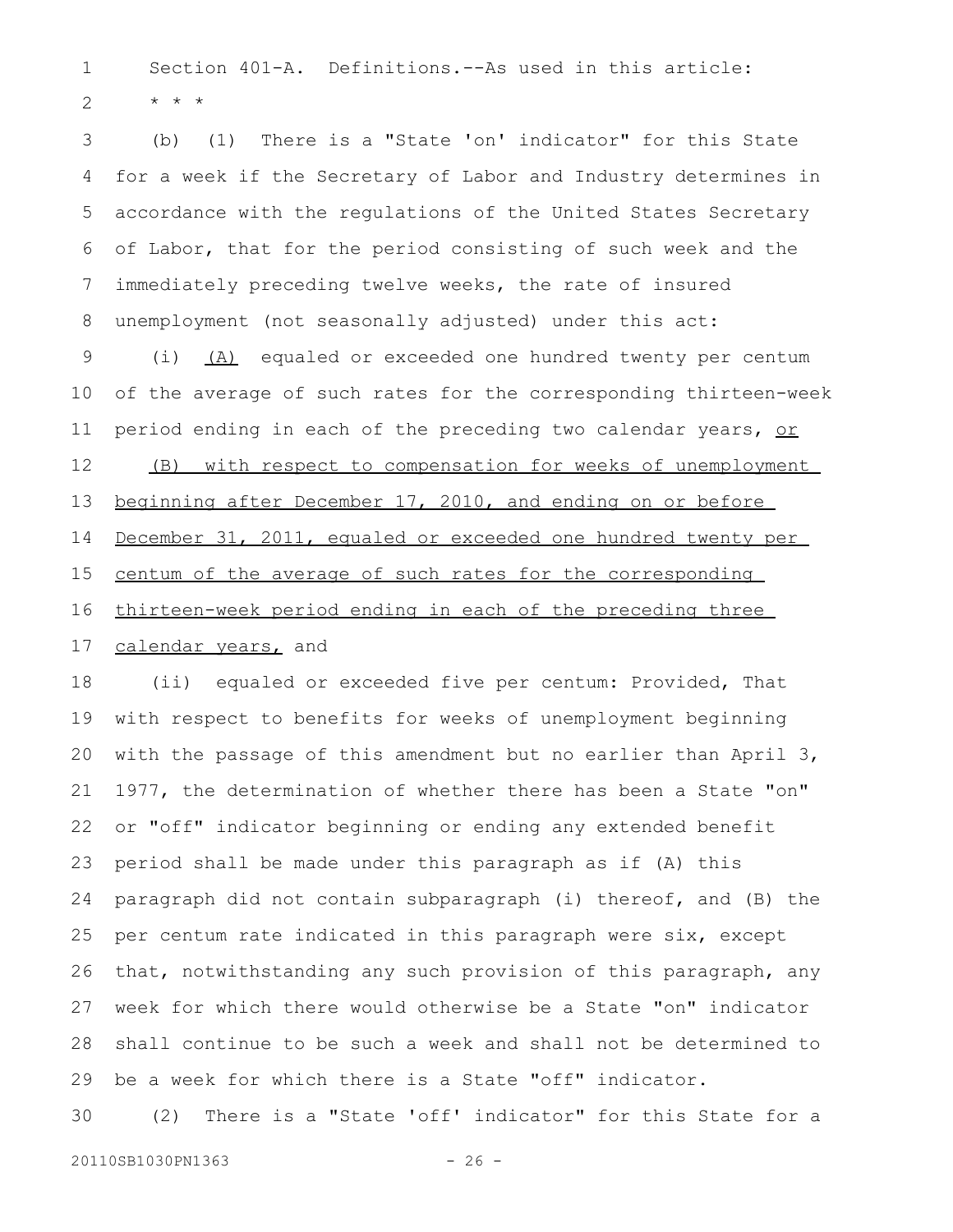week if the Secretary of Labor and Industry determines in accordance with the regulations of the United States Secretary of Labor, that for the period consisting of such week and the immediately preceding twelve weeks, the rate of insured unemployment (not seasonally adjusted) under this act: 1 2 3 4 5

(i) was less than one hundred twenty per centum of the average of such rates for the corresponding thirteen-week period ending in each of the preceding two calendar years, if paragraph  $(1)$  (i)(A) applies or, the preceding three calendar years, if 6 7 8 9

paragraph (1)(i)(B) applies, or 10

(ii) was less than five per centum. 11

(3) Notwithstanding the provisions of this subsection, any week for which there would otherwise be a State "on" indicator shall continue to be such a week and shall not be determined to be a week for which there is a State "off" indicator. 12 13 14 15

(c) (1) There is a "State 'on' indicator" for this State for a week if: 16 17

(i) the average rate of total unemployment in this State, seasonally adjusted, for the period consisting of the most recent three months for which data for all states are published before the close of such week equals or exceeds six and one-half per centum; and 18 19 20 21 22

(ii) (A) the average rate of total unemployment in this State, seasonally adjusted, for the three-month period referred to in subparagraph (i) equals or exceeds one hundred ten per centum of such average rate for either, or both, of the corresponding three-month periods ending in the two preceding calendar years, or 23 24 25 26 27 28

(B) with respect to compensation for weeks of unemployment beginning after December 17, 2010, and ending on or before 29 30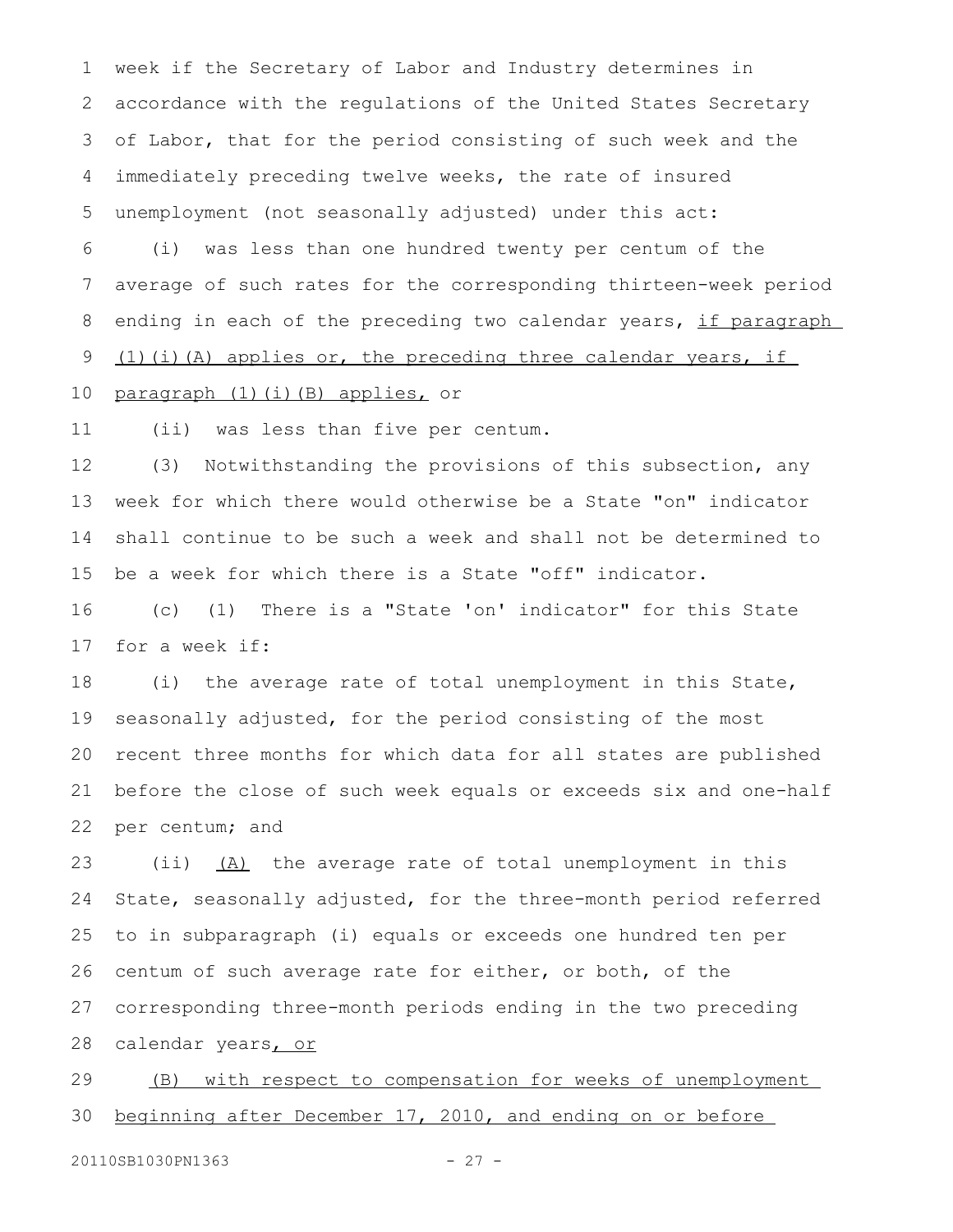December 31, 2011, the average rate of total unemployment in this State, seasonally adjusted, for the three-month period referred to in subparagraph (i) equals or exceeds one hundred ten per centum of such average rate for any, or all, of the corresponding three-month periods ending in the three preceding calendar years. 1 2 3 4 5 6

(2) There is a State "off" indicator for this State for a week if the requirements of paragraph (1)(i) or (ii) are not satisfied. 7 8 9

(3) This subsection shall be applicable only with respect to weeks of unemployment for which one hundred per centum Federal sharing of extended benefits is available under section 2005(a) of the American Recovery and Reinvestment Act of 2009 (Public Law 111-5, 123 Stat. 115), without regard to the extension of Federal sharing for certain claims as provided under section 2005(c) of the American Recovery and Reinvestment Act of 2009, or under a subsequently enacted provision of Federal law. 10 11 12 13 14 15 16 17

(4) Notwithstanding the provisions of this subsection, any week for which there would otherwise be a State "on" indicator shall continue to be such a week and shall not be determined to be a week for which there is a State "off" indicator. 18 19 20 21

(5) For purposes of this subsection, determinations of the rate of total unemployment for any period, and of any seasonal adjustment, shall be made by the United States Secretary of Labor. 22 23 24 25

\* \* \* 26

Section 7. Section 505 of the act, amended April 23, 1942 (Sp.Sess., P.L.60, No.23), is amended to read: Section 505. Rules of Procedure.--The manner in which appeals shall be taken, the reports thereon required from the 27 28 29 30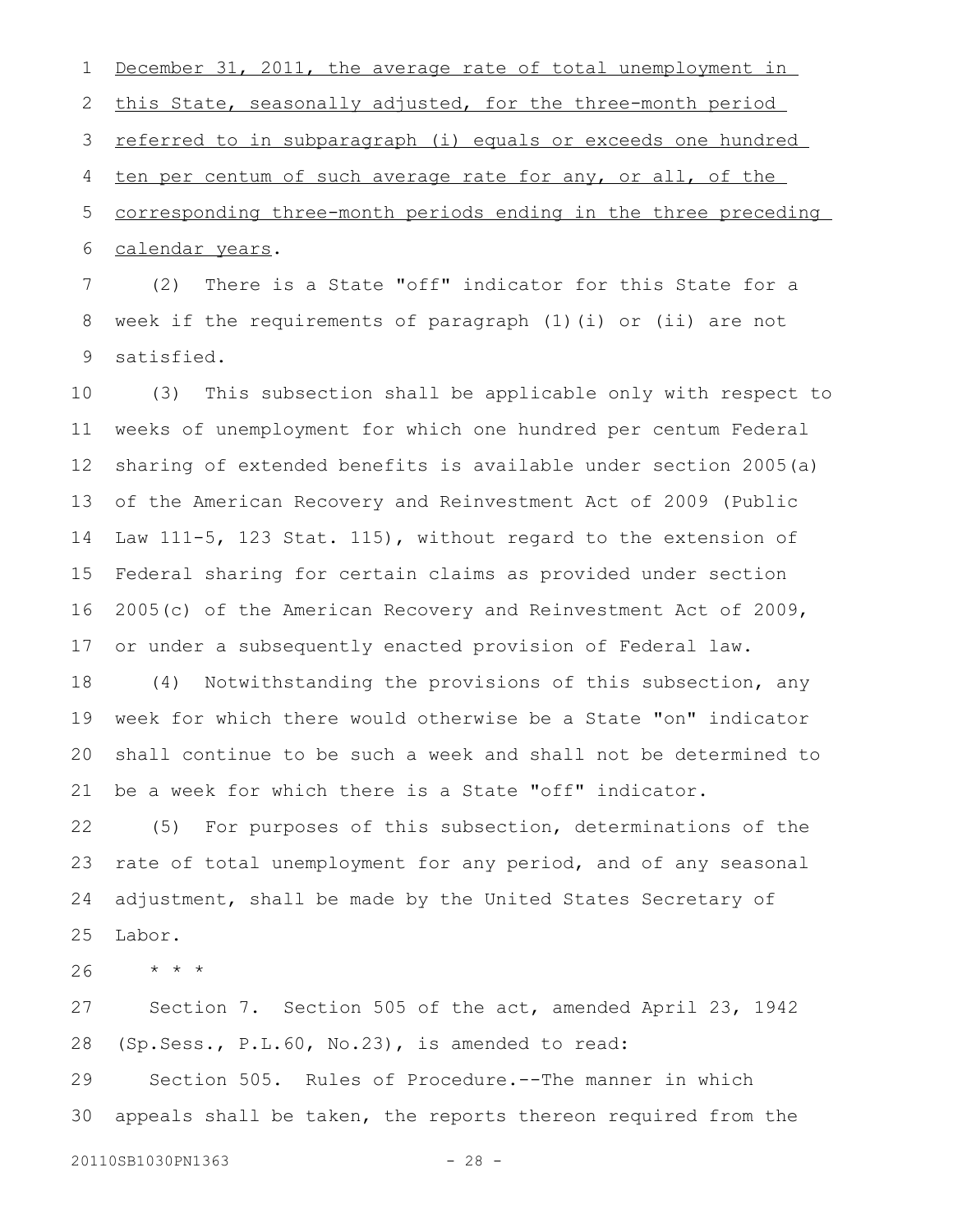department, the claimant and employers, and the conduct of hearings and appeals, shall be in accordance with rules of procedure prescribed by the board whether or not such rules conform to common law or statutory rules of evidence and other technical rules of procedure. Rules established by the board shall permit either party to a hearing to testify via telephone, without regard to distance of hearing location from either party. 1 2 3 4 5 6 7 8

When the same or substantially similar evidence is relevant and material to the matter in issue in applications and claims filed by more than one individual or in multiple applications and claims filed by a single individual the same time and place for considering each such application and claim may be fixed, hearings thereon jointly conducted, a single record of the proceedings made and evidence introduced with respect to any application or claim considered as introduced with respect to all of such applications or claims: Provided, That in the judgment of the board or referee having jurisdiction of the proceeding such consideration will not be prejudicial to any party. 9 10 11 12 13 14 15 16 17 18 19 20

Section 8. The act is amended by adding an article to read: ARTICLE XIII 21 22

23

# SHARED-WORK PROGRAM

Section 1301. Definitions. 24

#### The following words and phrases when used in this act shall 25

- have the meanings given to them in this section unless the 26
- context clearly indicates otherwise: 27
- "Affected unit." A department, shift or other organizational 28
- unit of two or more employees that is designated by an employer 29
- to participate in a shared-work plan. 30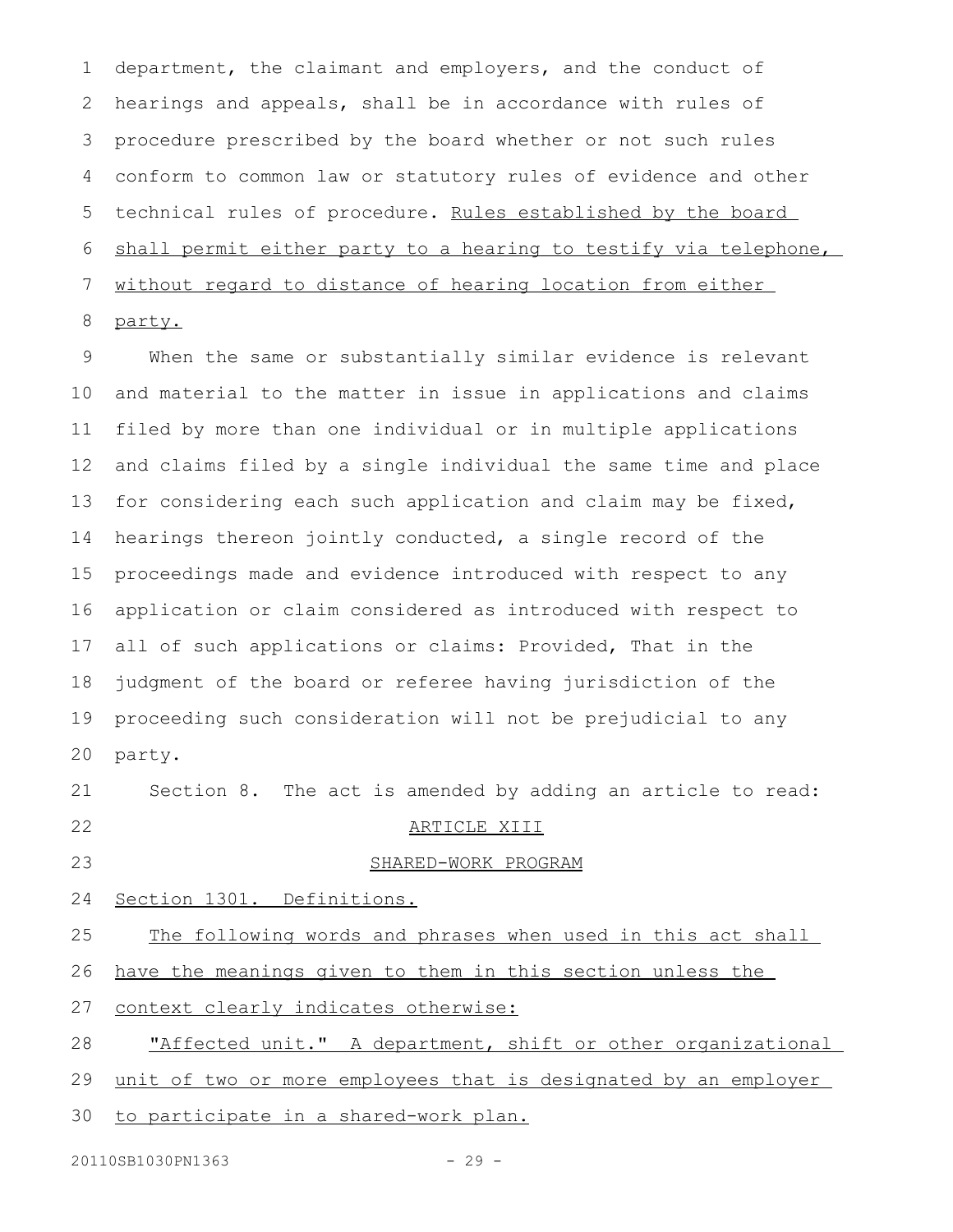| 1              | "Approved shared-work plan." An employer's shared-work plan       |
|----------------|-------------------------------------------------------------------|
| 2              | which meets the requirements of section 1303 and which the        |
| 3              | department approves in writing.                                   |
| 4              | "Fringe benefit." Health insurance, a retirement benefit          |
| 5              | received under a pension plan, a paid vacation day, a paid        |
| 6              | holiday, sick leave and any other similar employee benefit        |
| $\overline{7}$ | provided by an employer.                                          |
| 8              | <u>"Participating employee." An employee in the affected unit</u> |
| $\mathsf 9$    | whose hours of work are reduced by the reduction percentage       |
| 10             | under the shared-work plan.                                       |
| 11             | "Participating employer." An employer who has a shared-work       |
| 12             | plan in effect.                                                   |
| 13             | "Reduction percentage." The percentage by which each              |
| 14             | participating employee's normal weekly hours of work are reduced  |
| 15             | under a shared-work plan in accordance with section 1303(b).      |
| 16             | "Shared-work plan." A plan for reducing unemployment under        |
| 17             | which participating employees of an affected unit share the work  |
| 18             | remaining after reduction in their normal weekly hours of work.   |
| 19             | Section 1302. Application to approve a shared-work plan.          |
| 20             | (a) Requirements.--An employer that meets all of the              |
| 21             | following requirements may apply to the department for approval   |
| 22             | of a shared-work plan:                                            |
| 23             | The employer has filed all quarterly reports and<br>(1)           |
| 24             | other reports required under this act and has paid all            |
| 25             | contribution, reimbursement, interest and penalty due through     |
| 26             | the date of the employer's application.                           |
| 27             | If the employer is contributory, the employer's<br>(2)            |
| 28             | reserve account balance as of the most recent computation         |
| 29             | date preceding the date of the employer's application is a        |
| 30             | positive number.                                                  |
|                |                                                                   |

20110SB1030PN1363 - 30 -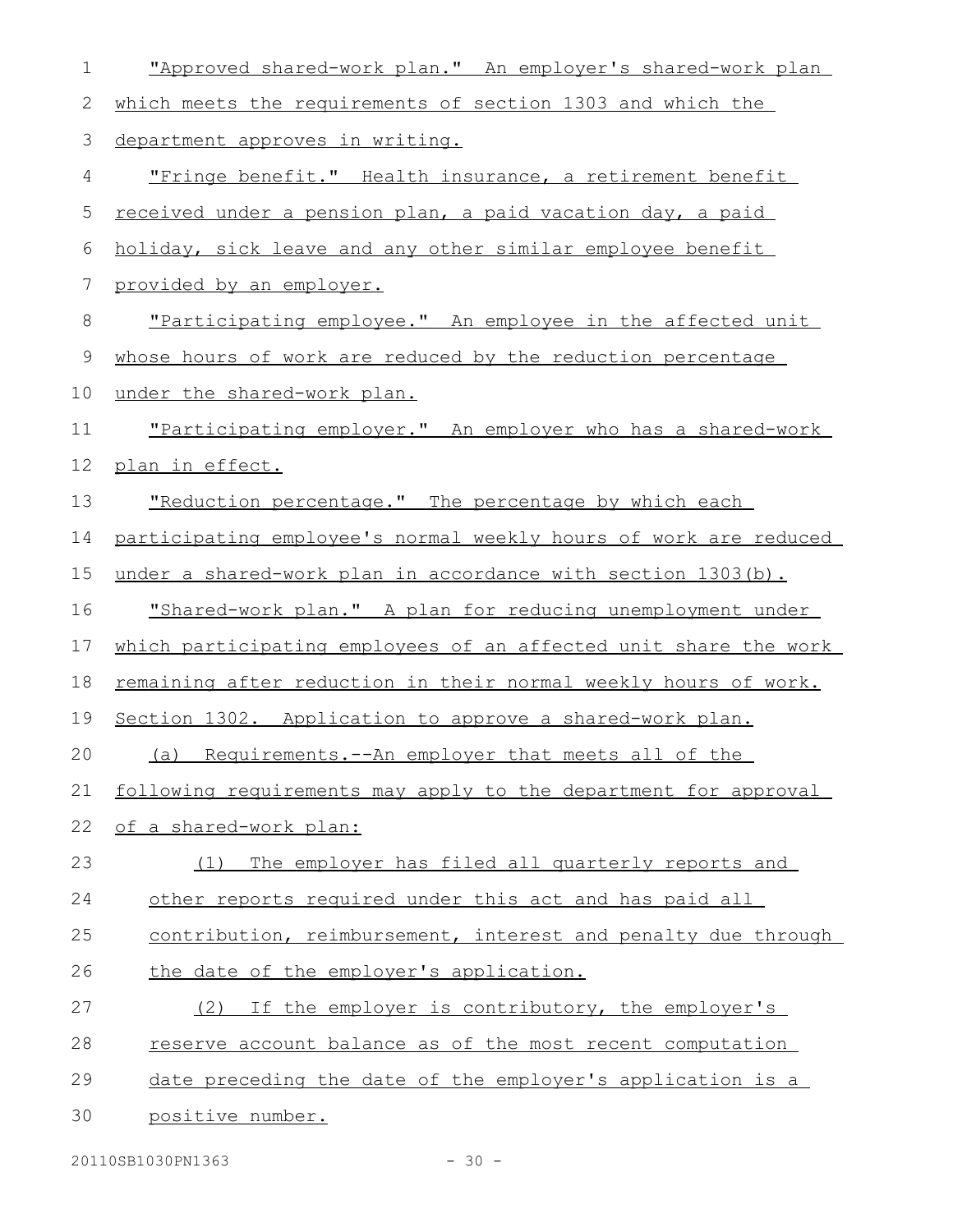| $\mathbf 1$ | The employer has paid wages for the 12 consecutive<br>(3)        |
|-------------|------------------------------------------------------------------|
| 2           | calendar quarters preceding the date of the employer's           |
| 3           | application.                                                     |
| 4           | (b) Application.--An application under this section shall be     |
| 5           | made in the manner prescribed by the department and contain all  |
| 6           | information required by the department, including the following: |
| 7           | The employer's assurance that it will provide<br>(1)             |
| $\,8\,$     | reports to the department relating to the operation of its       |
| $\mathsf 9$ | shared-work plan at the times and in the manner prescribed by    |
| 10          | the department and containing all information required by the    |
| 11          | department, including the number of hours worked each week by    |
| 12          | participating employees.                                         |
| 13          | (2)<br>The employer's assurance that it will not hire new        |
| 14          | employees in, or transfer employees to, the affected unit        |
| 15          | during the effective period of the shared-work plan.             |
| 16          | (3)<br>The employer's assurance that it will not lay off         |
| 17          | participating employees during the effective period of the       |
| 18          | shared-work plan, or reduce participating employees' hours of    |
| 19          | work by more than the reduction percentage during the            |
| 20          | effective period of the shared-work plan, except in cases of     |
| 21          | holidays, designated vacation periods, equipment maintenance     |
| 22          | or similar circumstances.                                        |
| 23          | (4) A list of the week or weeks within the requested             |
| 24          | effective period of the shared-work plan during which            |
| 25          | participating employees are anticipated to work fewer hours      |
| 26          | than the number of hours determined under section 1303(a) (5)    |
| 27          | due to circumstances included in paragraph (3).                  |
| 28          | The employer's certification that the implementation<br>(5)      |
| 29          | of a shared-work plan is in lieu of temporary layoffs that       |
| 30          | would affect at least 10% of the employees in the affected       |
|             |                                                                  |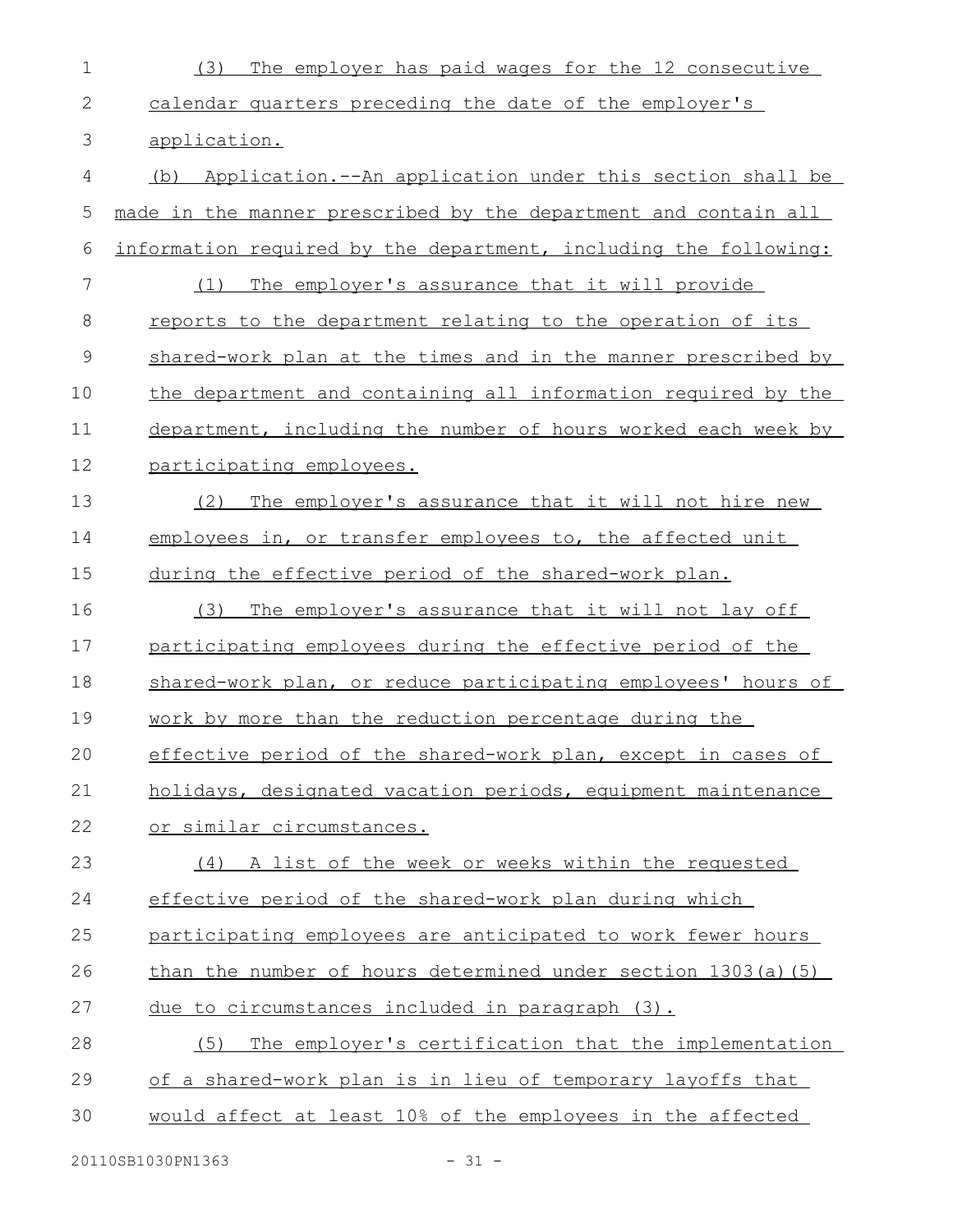| $\mathbf 1$  | unit and would result in an equivalent reduction in work       |
|--------------|----------------------------------------------------------------|
| $\mathbf{2}$ | hours.                                                         |
| 3            | The employer's assurance that it will abide by all<br>(6)      |
| 4            | terms and conditions of this article.                          |
| 5            | (c) Multiple shared-work plans.--An employer may apply to      |
| 6            | the department for approval of more than one shared-work plan. |
| 7            | Section 1303. Shared-work plan requirements.                   |
| 8            | (a) General rule.--The department may approve a shared-work    |
| 9            | plan only if the plan meets all of the following requirements: |
| 10           | The shared-work plan applies to one affected unit.<br>(1)      |
| 11           | (2)<br>All employees in the affected unit are participating    |
| 12           | employees, except that the following employees may not be      |
| 13           | participating employees:                                       |
| 14           | An employee who has been employed in the<br>(i)                |
| 15           | affected unit for less than three months prior to the          |
| 16           | date the employer applies for approval of the shared-work      |
| 17           | plan.                                                          |
| 18           | (ii) An employee whose hours of work per week                  |
| 19           | determined under paragraph (5) is 40 or more hours.            |
| 20           | (3) There are no fewer than two participating employees,       |
| 21           | determined without regard to corporate officers.               |
| 22           | The participating employees are identified by name<br>(4)      |
| 23           | and Social Security number.                                    |
| 24           | (5) The number of hours a participating employee will          |
| 25           | work each week during the effective period of the shared-work  |
| 26           | plan is determined by the following formula:                   |
| 27           | employee's normal weekly hours of                              |
| 28           | work x (100% - reduction percentage)                           |
| 29           | (6) As a result of a decrease in the number of hours           |
| 30           | worked by each participating employee, there is a              |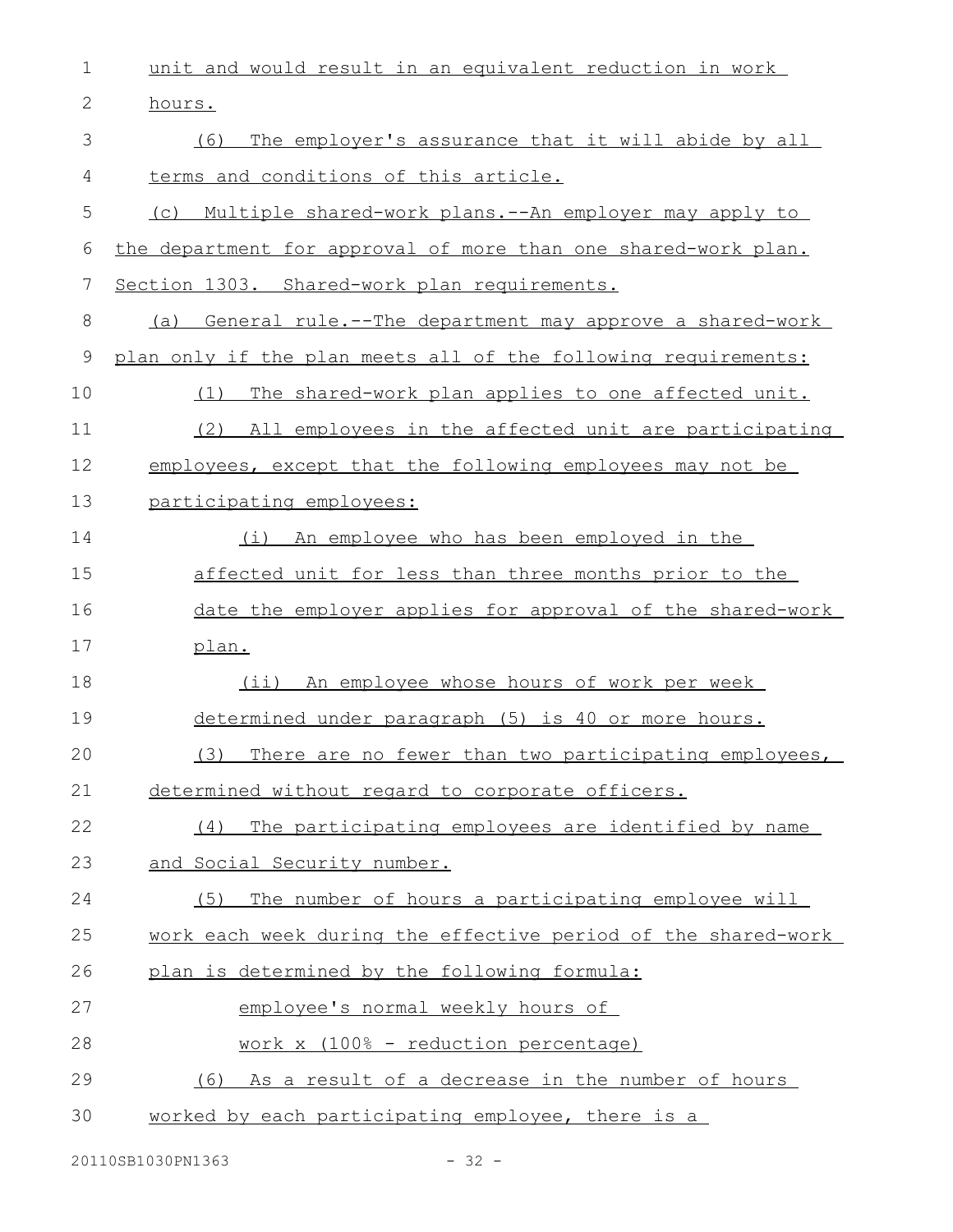| $\mathbf 1$   | corresponding reduction in wages.                                |
|---------------|------------------------------------------------------------------|
| 2             | If any participating employee is covered by a<br>(7)             |
| 3             | collective bargaining agreement, the shared-work plan is         |
| 4             | approved in writing by the collective bargaining                 |
| 5             | representative.                                                  |
| 6             | The shared-work plan does not affect the fringe<br>(8)           |
| 7             | benefits of any participating employee not covered by a          |
| 8             | collective bargaining agreement.                                 |
| $\mathcal{G}$ | The effective period of the shared-work plan is not<br>(9)       |
| 10            | more than 52 consecutive weeks.                                  |
| 11            | The effective period of the shared-work plan<br>(10)             |
| 12            | combined with effective periods of the participating             |
| 13            | employer's prior shared-work plans does not equal more than      |
| 14            | 104 weeks out of a 156-week period.                              |
| 15            | The reduction percentage satisfies the requirements<br>(11)      |
| 16            | of subsection (b).                                               |
| 17            | (b) Reduction percentage.--The reduction percentage under an     |
| 18            | approved shared-work plan shall meet all of the following        |
| 19            | requirements:                                                    |
| 20            | (1) The reduction percentage shall be no less than 20%           |
| 21            | and no more than 40%.                                            |
| 22            | The reduction percentage shall be the same for all<br>(2)        |
| 23            | participating employees.                                         |
| 24            | The reduction percentage shall not change during the<br>(3)      |
| 25            | period of the shared-work plan unless the plan is modified in    |
| 26            | accordance with section 1308.                                    |
| 27            | Section 1304. Approval or disapproval of shared-work plan.       |
| 28            | The department shall approve or disapprove a shared-work plan    |
| 29            | no later than 15 days after the date the employer's shared-work  |
| 30            | plan application that meets the requirements of section 1302 (b) |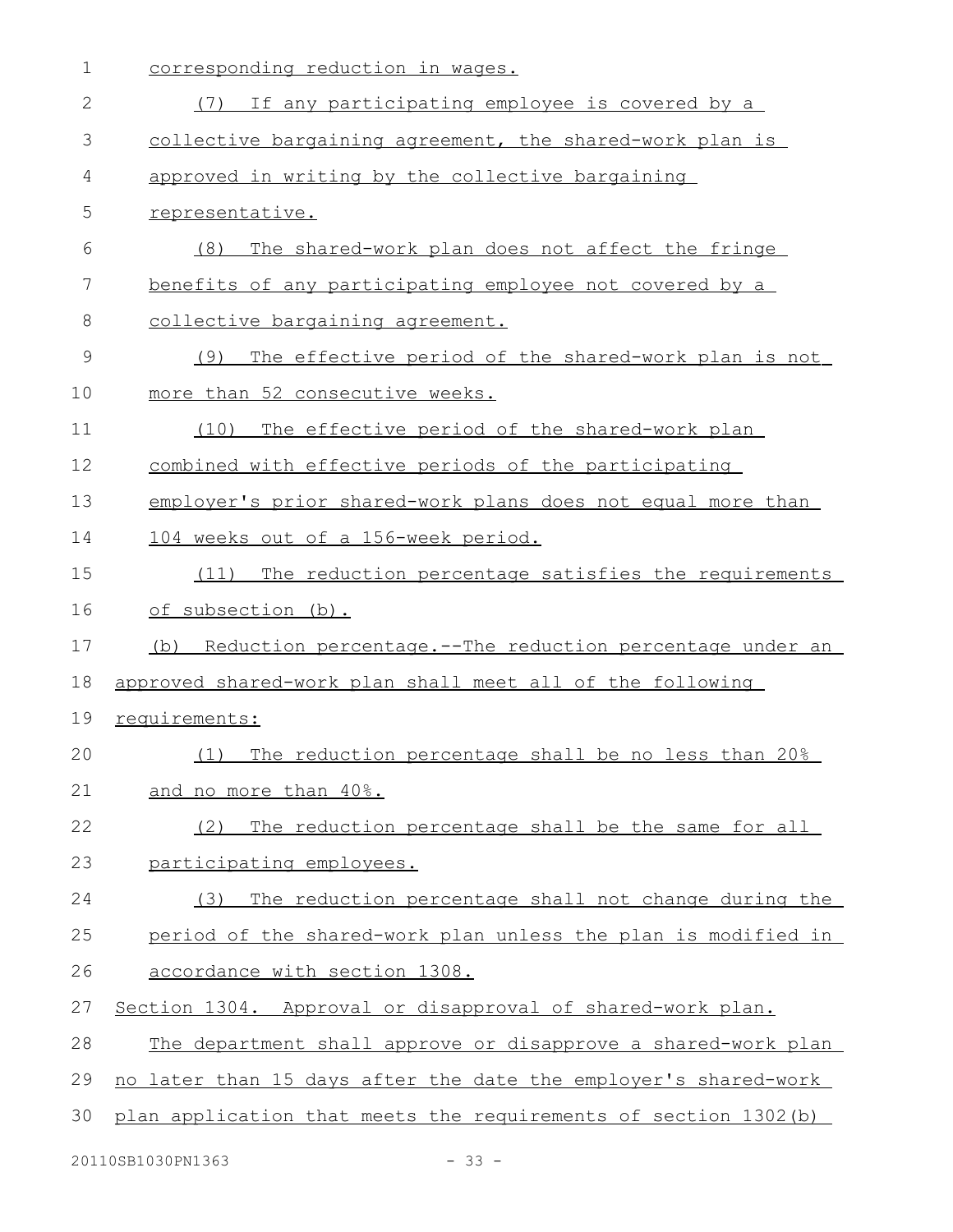| 1           | is received by the department. The department's decision shall      |
|-------------|---------------------------------------------------------------------|
| 2           | be made in writing and, if the shared-work plan is disapproved,     |
| 3           | shall include the reasons for the disapproval.                      |
| 4           | Section 1305. Effective period of shared-work plan.                 |
| 5           | <u>Number of weeks.--A shared-work plan is effective for</u><br>(a) |
| 6           | the number of consecutive weeks indicated in the employer's         |
| 7           | application, or a lesser number of weeks as approved by the         |
| 8           | department, unless sooner terminated in accordance with section     |
| $\mathsf 9$ | 1309.                                                               |
| 10          | Start date.--The effective period of the shared-work<br>(b)         |
| 11          | plan shall begin with the first calendar week following the date    |
| 12          | <u>on which the department approves the plan.</u>                   |
| 13          | Section 1306. Criteria for compensation.                            |
| 14          | (a) General rule.--Compensation shall be payable to a               |
| 15          | participating employee for a week within the effective period of    |
| 16          | an approved shared-work plan during which the employee works the    |
| 17          | number of hours determined under section 1303(a)(5) for the         |
| 18          | participating employer on the same terms, in the same amount and    |
| 19          | subject to the same conditions that would apply to the              |
| 20          | participating employee without regard to this article, except as    |
| 21          | follows:                                                            |
| 22          | A participating employee shall not be required to be<br>(1)         |
| 23          | unemployed within the meaning of section 4(u) or file claims        |
| 24          | for compensation under section 401(c).                              |
| 25          | Notwithstanding section 404(d)(1), a participating<br>(2)           |
| 26          | employee shall be paid compensation in an amount equal to the       |
| 27          | product of his weekly benefit rate and the reduction                |
| 28          | percentage, rounded to the next lower whole dollar amount.          |
| 29          | The department shall not deny compensation to a<br>(3)              |
| 30          | participating employee for any week during the effective            |
|             |                                                                     |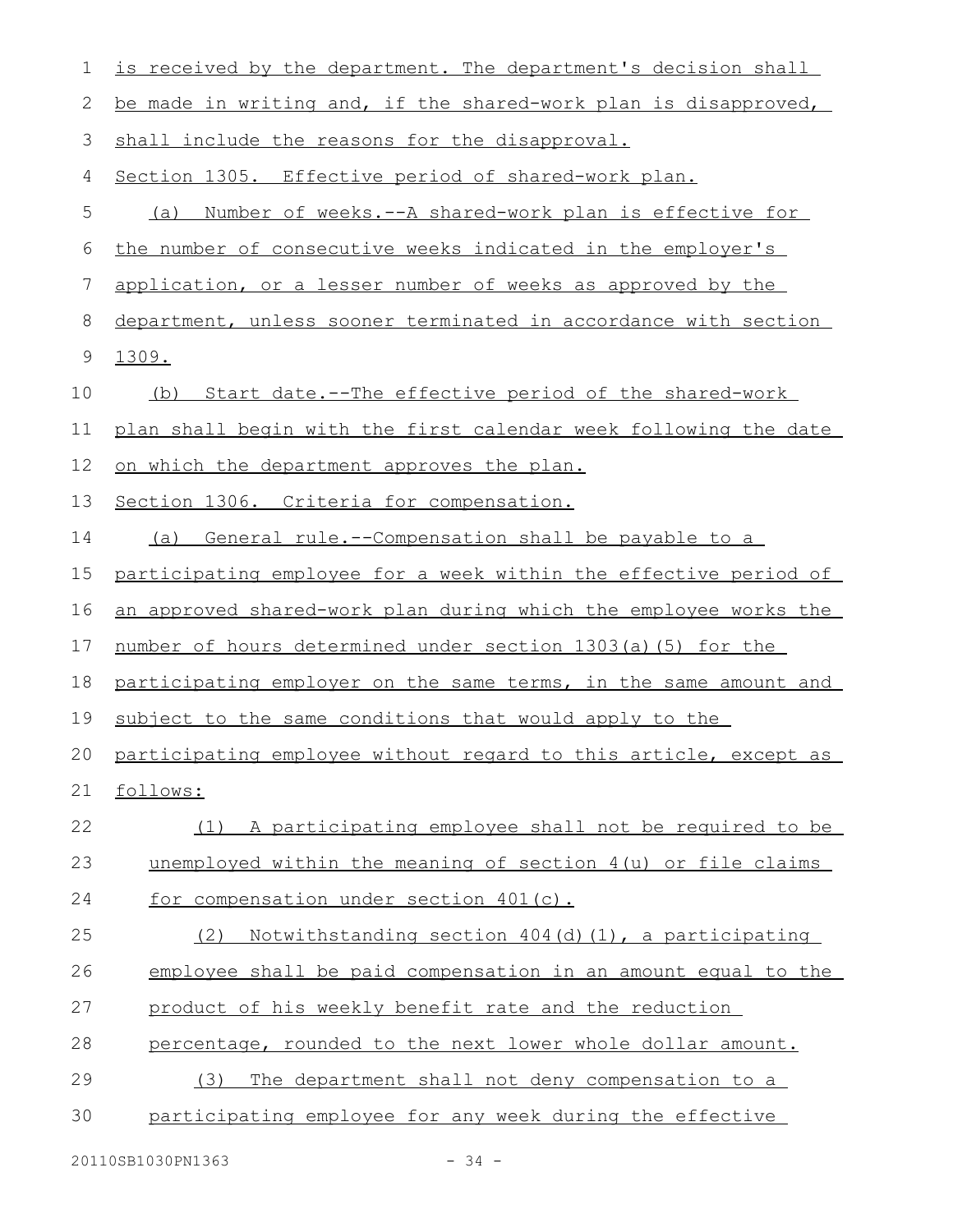| $\mathbf 1$    | period of the shared-work plan by reason of the application      |
|----------------|------------------------------------------------------------------|
| $\mathbf{2}$   | of any provision of this act relating to active search for       |
| 3              | work or refusal to apply for or accept work other than work      |
| 4              | offered by the participating employer.                           |
| 5              | (4) A participating employee satisfies the requirements          |
| 6              | of section 401(d)(1) if the employee is able to work and is      |
| $\overline{7}$ | available for the employee's normal weekly hours of work with    |
| 8              | the participating employer.                                      |
| $\mathsf 9$    | (b) Equivalent remuneration. -- For purposes of subsection       |
| 10             | (a), if a participating employee works fewer hours than the      |
| 11             | number of hours determined under section 1303(a)(5) for the      |
| 12             | participating employer during a week within the effective period |
| 13             | of the approved shared-work plan, but receives remuneration      |
| 14             | equal to remuneration the employee would have received if the    |
| 15             | employee had worked the number of hours determined under section |
| 16             | 1303(a)(5), the employee will be deemed to have worked the       |
| 17             | number of hours determined under section 1303(a)(5) during that  |
| 18             | week.                                                            |
| 19             | Inapplicability of article.--A participating employee's<br>(C)   |
| 20             | eligibility for compensation for a week within the effective     |
| 21             | period of an approved shared-work plan shall be determined       |
| 22             | without regard to this article under any of the following        |
| 23             | circumstances:                                                   |
| 24             | The employee works fewer hours than the number of<br>(1)         |
| 25             | hours determined under section 1303(a)(5) for the                |
| 26             | participating employer during the week and subsection (b)        |
| 27             | does not apply.                                                  |
| 28             | The employee works more hours than the number of<br>(2)          |
| 29             | hours determined under section 1303(a)(5) for the                |
| 30             | participating employer during the week.                          |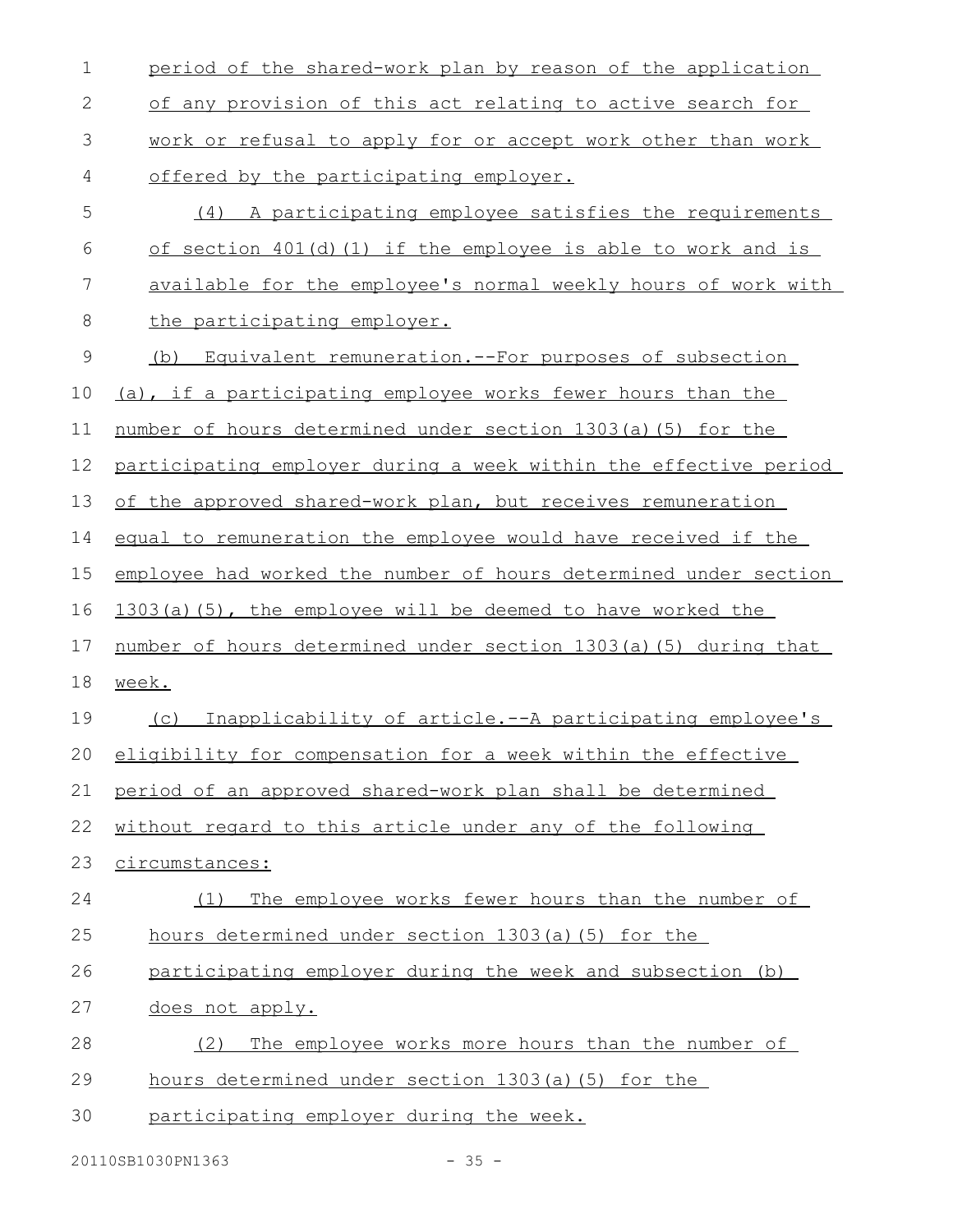| $\mathbf 1$ | (3)<br>The employee receives remuneration for the week from      |
|-------------|------------------------------------------------------------------|
| 2           | the participating employer for hours in excess of the number     |
| 3           | of hours determined under section 1303(a)(5).                    |
| 4           | Section 1307. Participating employer responsibilities.           |
| 5           | (a) Filing claims.--The department shall establish a             |
| 6           | schedule of consecutive two-week periods within the effective    |
| 7           | period of the shared-work plan. The department may, as           |
| 8           | necessary, include one-week periods in the schedule and revise   |
| $\mathsf 9$ | the schedule. At the end of each scheduled period, the           |
| 10          | participating employer shall file claims for compensation for    |
| 11          | the week or weeks within the period on behalf of the             |
| 12          | participating employees. The claims shall be filed no later than |
| 13          | the last day of the week immediately following the period,       |
| 14          | unless an extension of time is granted by the department for     |
| 15          | good cause. The claims shall be filed in the manner prescribed   |
| 16          | by the department and shall contain all information required by  |
| 17          | the department to determine the eligibility of the participating |
| 18          | employees for compensation.                                      |
| 19          | Benefit charges.--Notwithstanding any other provision of<br>(b)  |
| 20          | this act, compensation paid to participating employees for weeks |
| 21          | within the effective period of an approved shared-work plan will |
| 22          | be charged to the participating employer.                        |
| 23          | Section 1308. Modification of an approved shared-work plan.      |
| 24          | An employer may apply to the department for approval to          |
| 25          | modify an approved shared-work plan to meet changed conditions.  |
| 26          | The department shall reevaluate the plan and may approve the     |
| 27          | modified plan if it meets the requirements for approval under    |
| 28          | section 1303. If the modifications cause the shared-work plan to |
| 29          | fail to meet the requirements for approval, the department shall |
| 30          | disapprove the proposed modifications.                           |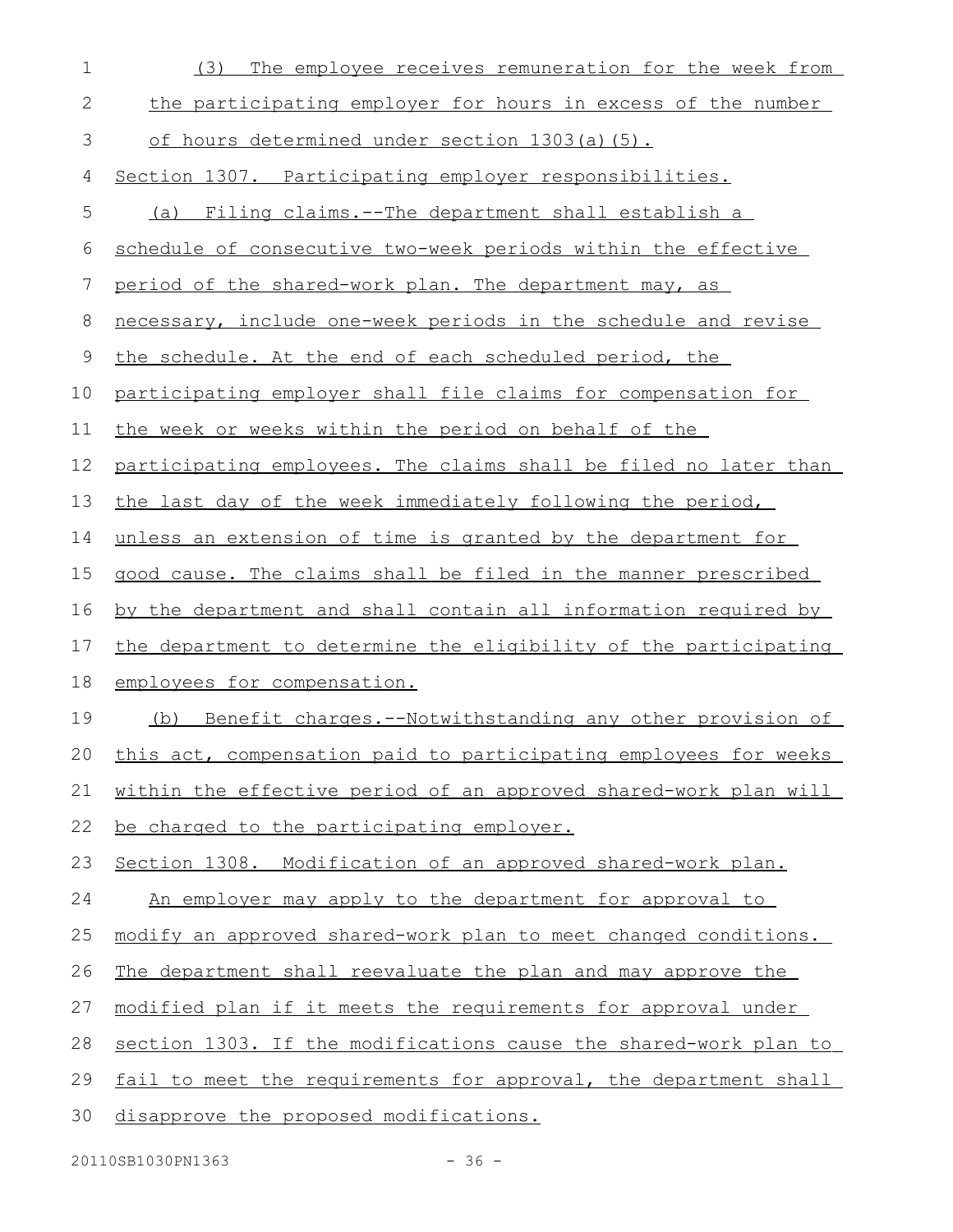| 1  | Section 1309. Termination of an approved shared-work plan.         |
|----|--------------------------------------------------------------------|
| 2  | General rule.--The secretary may terminate an approved<br>(a)      |
| 3  | shared-work plan for good cause.                                   |
| 4  | Good cause.--For purposes of subsection (a), good cause<br>(b)     |
| 5  | includes any of the following:                                     |
| 6  | The approved shared-work plan is not being executed<br>(1)         |
| 7  | according to its approved terms and conditions.                    |
| 8  | (2)<br>The participating employer fails to comply with the         |
| 9  | assurances given in the approved shared-work plan.                 |
| 10 | The participating employer or a participating<br>(3)               |
| 11 | employee violates any criteria on which approval of the            |
| 12 | shared-work plan was based.                                        |
| 13 | (c) Termination by employer.--The employer may terminate an        |
| 14 | approved shared-work plan by written notice to the department.     |
| 15 | Section 1310. Department discretion.                               |
| 16 | The decision to approve or disapprove a shared-work plan, to       |
| 17 | approve or disapprove a modification of an approved shared-work    |
| 18 | plan or to terminate an approved shared-work plan will be made     |
| 19 | within the department's discretion. Such decisions are not         |
|    | 20 subject to the appeal provisions of Article V.                  |
| 21 | Section 1311. Publication of notice.                               |
| 22 | The department shall transmit to the Legislative Reference         |
| 23 | Bureau for publication in the Pennsylvania Bulletin notice that    |
| 24 | the provisions of this article have been approved by the United    |
| 25 | States Department of Labor as required under section 3304 (a) (4)  |
| 26 | (E) of the Federal Unemployment Tax Act (Public Law 86-778, 26     |
| 27 | <u>U.S.C. § 3304(a)(4)(E)) and section 303(a)(5) of the Social</u> |
| 28 | Security Act (49 Stat. 620, 42 U.S.C. § 503(a)(5)).                |
| 29 | Section 1312. Severability.                                        |
| 30 | Notwithstanding any other section of this act, if any              |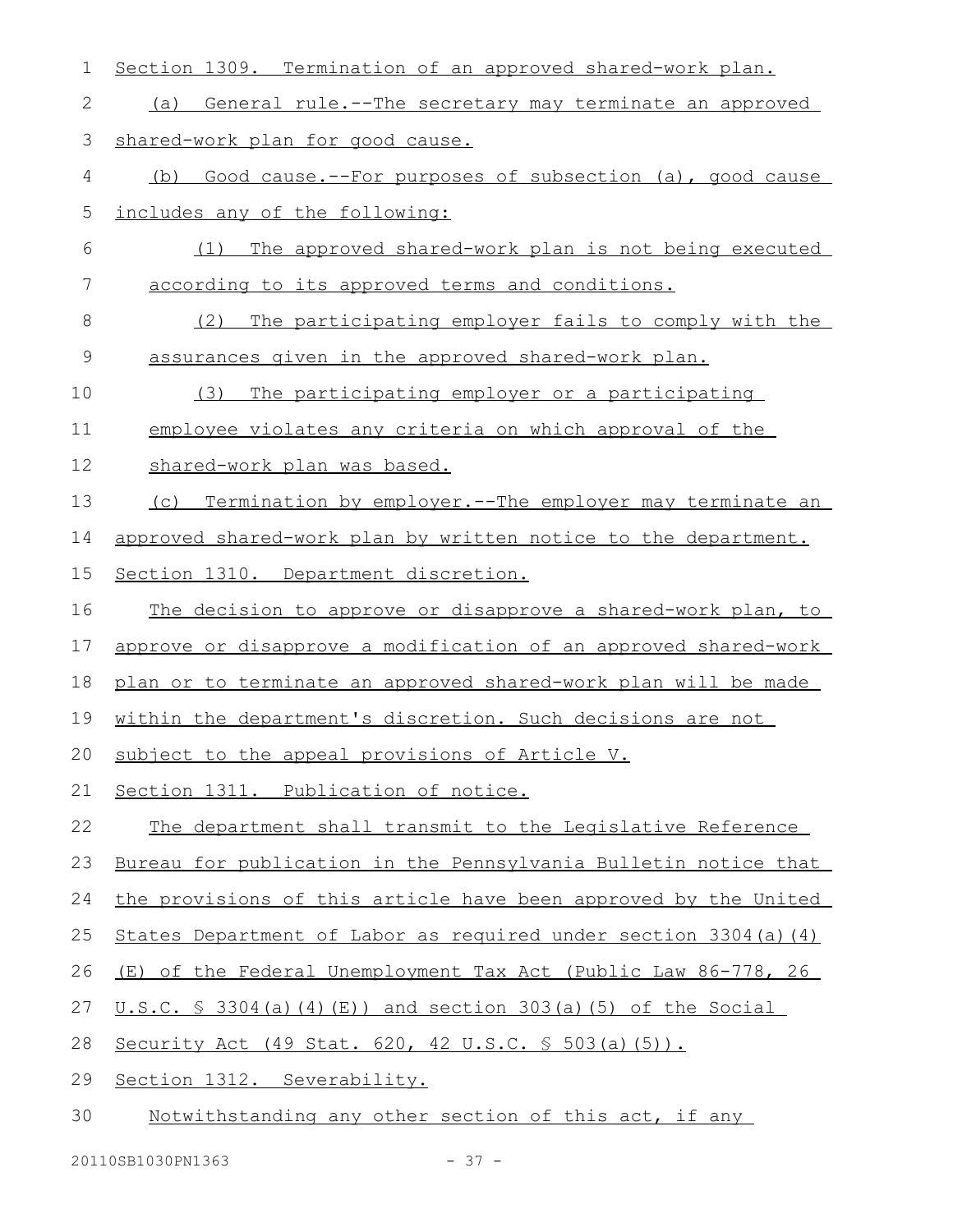provision or provisions of this article cause the United States Department of Labor to withhold approval of this article as required under section  $3304(a)(4)(E)$  of the Federal Unemployment Tax Act (Public Law 86-778, 26 U.S.C. § 3304(a)(4)(E)) and section 303(a)(5) of the Social Security Act (49 Stat. 620, 42 U.S.C. § 503(a)(5)), the department is authorized to permanently suspend the provision or provisions. Section 1313. Expiration. This article shall expire five years from its effective date. Section 9. This act shall apply as follows: (1) The amendment or addition of sections 213, 302 and 302.1, other than section 302.1(c) OF THE ACT, shall apply to charges for compensation corresponding to benefit years that begin on and after the effective date of sections 213, 302 and 302.1 of the act. (2) The addition of section  $302.1(c)$  (1) and (2) of the act shall apply to notices of determination regarding eligibility for benefits that are issued on or after the date of implementation of the Department of Labor and Industry's system to provide relief from charges without an employer request, as announced by the Secretary of Labor and Industry in a notice published in the Pennsylvania Bulletin. The addition of section 302.1(c)(3) shall apply to relief from charges that is granted on or after such implementation date. (3) The amendment of section 401(b) OF THE ACT shall apply to benefit years that begin on after January 1, 2012. (4) The amendment of section 404, other than the amendment of section  $404(d)$  (1)  $404(c)$  AND (D)(1) and the addition of section  $404(d)(1.1)$  OF THE ACT, shall apply to the determination of the maximum weekly benefit rate for 20110SB1030PN1363 - 38 -1 2 3 4 5 6 7 8 9 10 11 12 13 14 15 16 17 18 19 20 21 22 23 24 25 26 27 28 29 30

 $\leftarrow$ 

 $\leftarrow$ 

 $\leftarrow$ 

 $\leftarrow$ 

 $\leftarrow$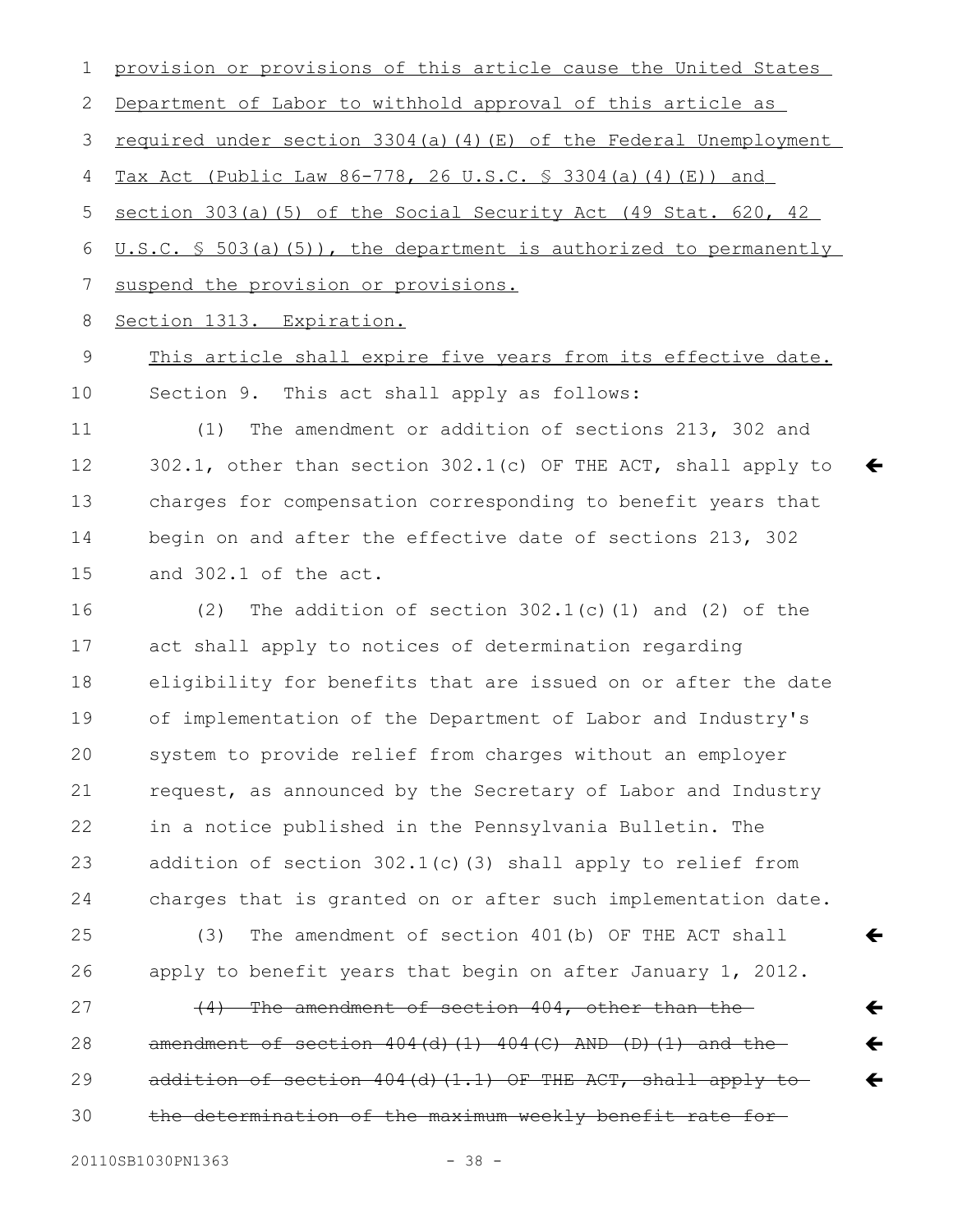benefit years that begin on or after January 1, 2013. 1

 $(4)$  The amendment or addition of section 404(d)(1) and (1.1) OF THE ACT shall apply to benefit years that begin on or after the effective date of section  $404(d)(1)$  and  $(1.1)$ .  $\leftarrow$  $\leftarrow$ 2 3 4 5

 $(6)$  (5) THE AMENDMENT OR ADDITION OF SECTION 404(D)(1) AND (1.1) OF THE ACT SHALL NOT APPLY TO SEVERANCE PAY AGREEMENTS THAT WERE AGREED TO BY AN EMPLOYER AND EMPLOYEE PRIOR TO THE EFFECTIVE DATE OF THIS SECTION. 6 7 8 9

 $\leftarrow$ 

 $\leftarrow$ 

 $\leftarrow$ 

(7) THE AMENDMENT OF SECTION 4(G.1) AND 404(A) OF THE ACT SHALL APPLY TO BENEFIT YEARS THAT BEGIN ON OR AFTER JULY  $\frac{1}{2}$ , 2012. 10 11 12

(8) THE AMENDMENT OF SECTION 404 (C) OF THE ACT SHALL APPLY TO BENEFIT YEARS THAT BEGIN ON OR AFTER JANUARY 1, 2013. 13 14 15

(9) THE AMENDMENT OF SECTION 402(B) AND (E) OF THE ACT ARE APPLICABLE TO INITIAL CLAIMS FILED ON OR AFTER JANUARY 1, 2012. 16 17 18

(6) THE AMENDMENT OF SECTIONS 4(G.1) AND 404(A) OF THE ACT SHALL APPLY TO BENEFIT YEARS THAT BEGIN ON OR AFTER JANUARY 1, 2013. 19 20 21

(7) THE AMENDMENT OF SECTION 404(C) OF THE ACT SHALL APPLY TO BENEFIT YEARS THAT BEGIN ON OR AFTER JANUARY 1, 2015. 22 23 24

Section 10. The amendment of section  $401-A(b)$  and (c) OF THE ACT shall apply retroactively to December 18, 2010.  $\leftarrow$ 25 26

Section 11. This act shall take effect as follows: 27

(1) The amendment of section 401(b) SECTIONS 401(B) AND 404(D) OF THE ACT shall take effect January 1, 2012.  $\leftarrow$  $\leftarrow$ 28 29

 $(1.1)$  THE AMENDMENT OF SECTIONS 4(G.1) AND 404(A) OF THE-  $\blacklozenge$ 30